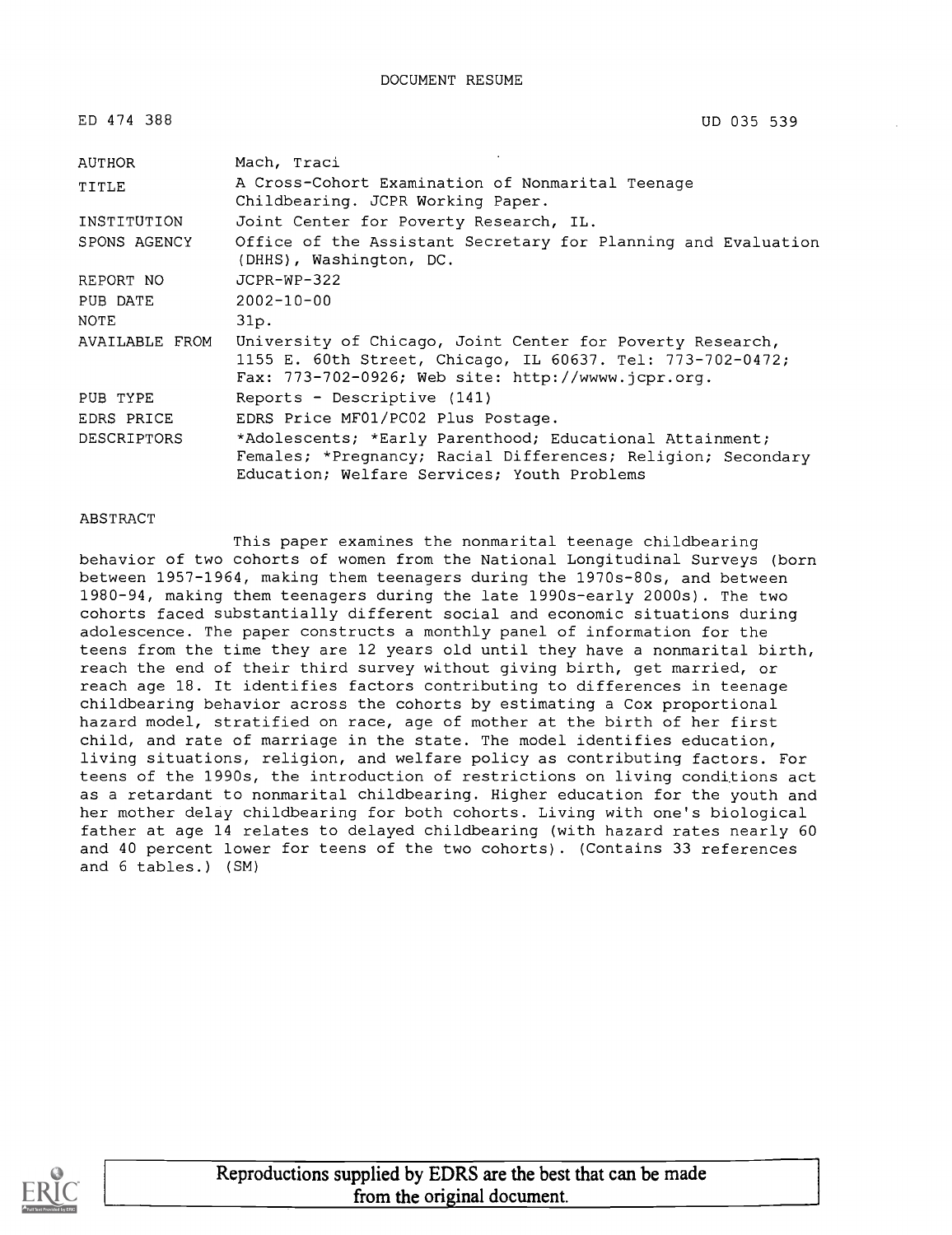# JCPR: WORKING PAPER ABSTRACT

## Back to Working Paper Series ]

 $\boxtimes$  Email this publication to a friend.

A Cross-Cohort Examination of Nonmarital Teenage Childbearing Traci Mach

> JCPR Working Paper 322 01-13-2003

> > Abstract:

The current paper looks at the nonmarital teenage childbearing behavior of two cohorts of NLSY women. It constructs a monthly panel of information for the teens from the time they are twelve years old until they have a nonmarital birth, reach the end of their third survey without giving birth, get married, or reach age 18. The research attempts to identify the factors that have contributed to the differences in teenage childbearing behavior that we observe across the cohorts of women by estimating a Cox proportional hazard model, stratified on race, age of mother at the birth of her first child, and the rate of marriage in the state. The model identifies education, living situations, religion, and welfare policy as factors. Specifically, for the youths of the 1990s, the introduction of restrictions on living conditions, the so-called minor parent provisions, act as a retardant to nonmarital childbearing. The model also shows that higher education for the youth and her mother delay childbearing for both cohorts of women. Finally, living with one's biological father at age 14 is linked with delayed childbearing, with hazard rates nearly 60 and 40 percent lower for teens of the two cohorts.

Download full paper: "A Cross-Cohort Examination of Nonmarital Teenage Childbearing"

> Paper in Adobe Acrobat Reader format Click the link to begin the download process.

Click here to read about downloading files from the Web.



 $D$  035 539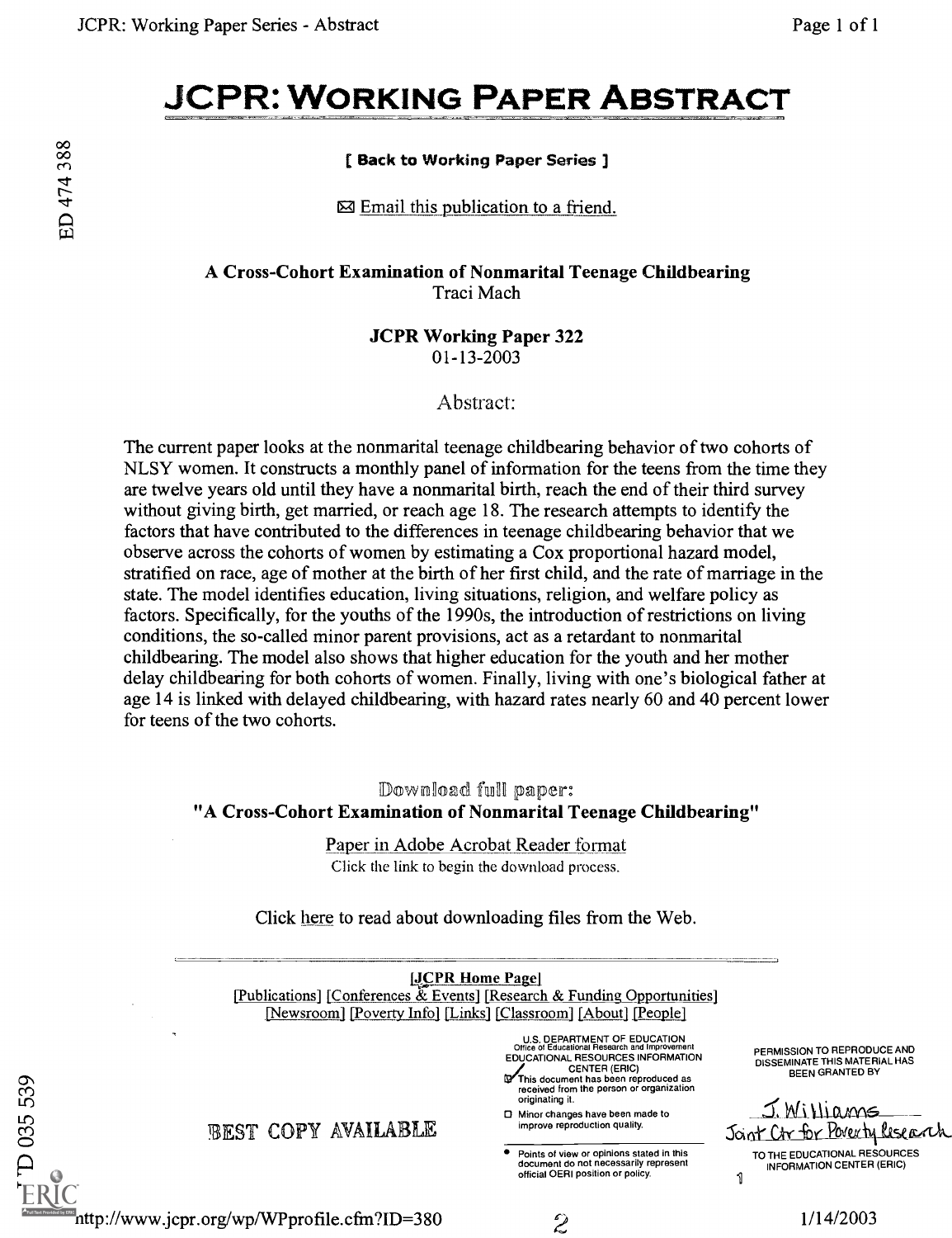#### A Cross-Cohort Examination of Nonmarital Teenage Childbearing\*

Traci Mach University at Albany State University of New York Department of Economics, BA 110 1400 Washington Avenue Albany, NY 12222

> Phone: 518-442-4737 Fax: 518-442-4736 Email: tmach@albany.edu

> > October 2002

#### ABSTRACT

The current paper looks at the nonmarital teenage childbearing behavior of two cohorts of NLSY women. It constructs a monthly panel of information for the teens from the time they are twelve years old until they have a nonmarital birth, reach the end of their third survey without giving birth, get married, or reach age 18. The research attempts to identify the factors that have contributed to the differences in teenage childbearing behavior that we observe across the cohorts of women by estimating a Cox proportional hazard model, stratified on race, age of mother at the birth of her first child, and the rate of marriage in the state. The model identifies education, living situations, religion, and welfare policy as factors. Specifically, for the youths of the 1990s, the introduction of restrictions on living conditions, the so-called minor parent provisions, act as a retardant to nonmarital childbearing. The model also shows that higher education for the youth and her mother delay childbearing for both cohorts of women. Finally, living with one's biological father at age 14 is linked with delayed childbearing, with hazard rates nearly 60 and 40 percent lower for teens of the two cohorts.



This research has been supported through a Small Grant from the Assistant Secretary for Planning and Evaluation, Department of Health and Human Services, through the Joint Center for Poverty Research, University of Chicago and Northwestern University. I would like to thank Cherie Strachan, Judith Levine, Michael Sattinger, Kristin Seefeldt and participants in the Midwest Economics Association meetings and the JCPR workshop for helpful comments and Xuelian Wang and He Yan for their research assistance.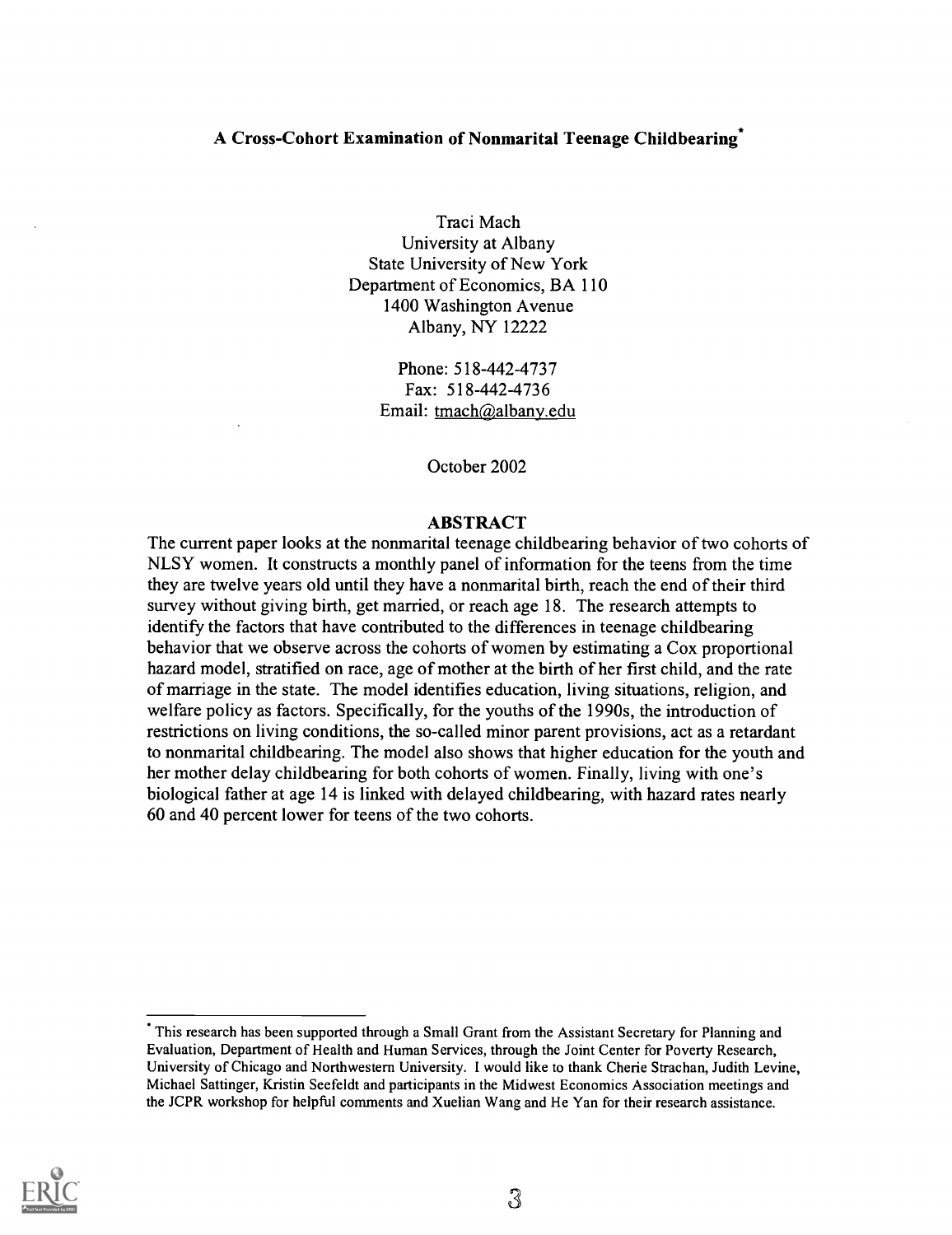#### A Cross-Cohort Examination of Nonmarital Teenage Childbearing

#### 1. Introduction

While the overall birthrate among teenaged women has fallen, over the past half-century we have witnessed a marked increase in nonmarital teenage childbearing. In 1940, there were fewer than 10 births per thousand unmarried women aged 15 to 19. The rate increased rapidly up until 1994 when the birth rate for unmarried teenagers was over 46 per thousand (Ventura and Bachrach 2000—see Figure 1). Although the birthrate has been declining since 1994, the rate is still quite high, nearly double that of any other industrialized country (Alan Guttmacher Institute (AGI)1998).

Teenage childbearing has been shown to be linked with substantial adverse effects, not only for the mother but also for the child. Teenage mothers are much less likely to get prenatal care than other mothers (McCauley and Salter 1995). Lack of prenatal care, in turn, leads to pregnancy related complications that may have been preventable. It has been shown that children of young mothers are more likely to be of below average weight, have childhood health problems and be hospitalized more than the children of older mothers (AGI 1994). Sullivan et al (1994) found that the risk of the child dying within a year of birth is 30 percent higher when the mother is 15 to 19 compared to children of mothers 20 to  $29<sup>1</sup>$ . Unfortunately, the risks for children of teenage mothers are not limited to their health status. Children of teenage mothers are themselves more likely to become teenage parents (Kahn and Anderson 1992; Bane and Ellwood 1986), perpetuating all the problems associated with teenage childbearing.

Among teenage mothers, there are both health and economic consequences. The risk of death during childbirth is 2 to 4 times greater for a mother aged 17 or less than it is for mothers



 $\mathbf{1}$ 

Q)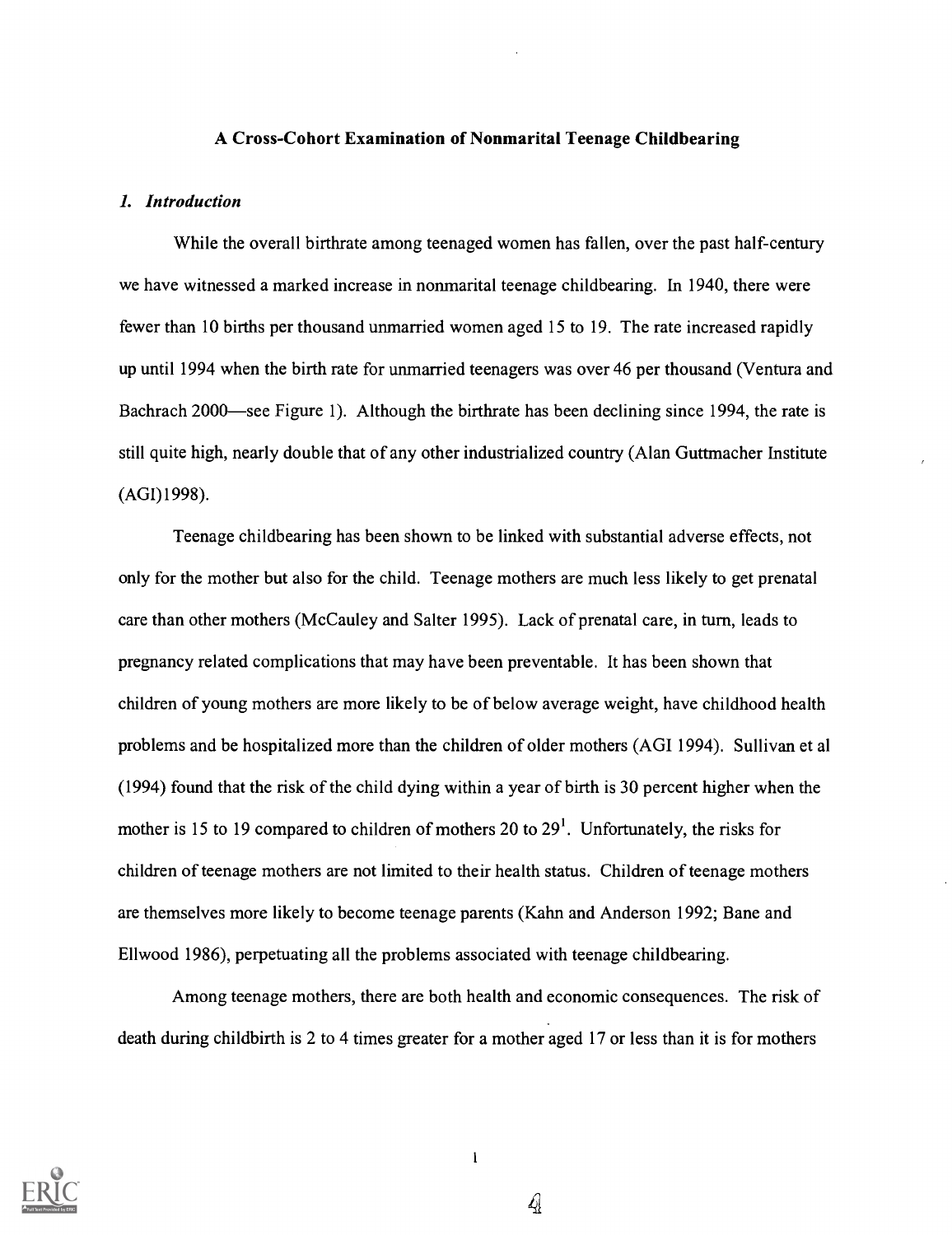20 or older (McCauley and Salter). While the size of the impact on human capital accumulation and later socioeconomic status has been debated (Geronimus and Korenman 1992; Geronimus and Korenman 1993), the economics literature finds that beginning childbearing early does lead to lower levels of investment in education and labor market experience, which in turn leads to depressed socioeconomic status (Klepinger et al 1998; Ribar 1998; Geronimus and Korenman 1993; Hoffman et al 1993; Geronimus and Korenman 1994).

Finally, teenage childbearing is costly to society. Recent findings of a US GAO (1998) report indicate that nearly 70 percent of all teen births are paid for by Medicaid. The report estimates that almost one-half of teenage mothers receive some type of welfare assistance within five years of giving birth, with the fraction rising to nearly three-quarters among unmarried teens. In 1995 alone, teenaged mothers and their children received an estimated \$39 billion in federal assistance.

Due to the adverse socioeconomic and health effects of teenage childbearing, preventing nonmarital teen births is a high priority for policymakers. However, in order to prevent them, determinants of teenage childbearing must first be examined. Only after the determinants are well understood is it possible to prescribe policies that might be successful in reducing out-ofwedlock teenage childbearing.

What is different about the country today as compared to earlier this century that has caused nonmarital teen childbearing to increase so dramatically? Why have they begun to decline? Has it become less socially acceptable during the latter part of the 1990s? What are the circumstances that induce some women to become teenage mothers, but not others? How important are economic surroundings compared to the social environment? Previous literature



 $5\overline{5}$ 

While a complete review of the literature is precluded here in the interest of space, Hayes (1987) provides a nice summary of the health effects of early childbearing.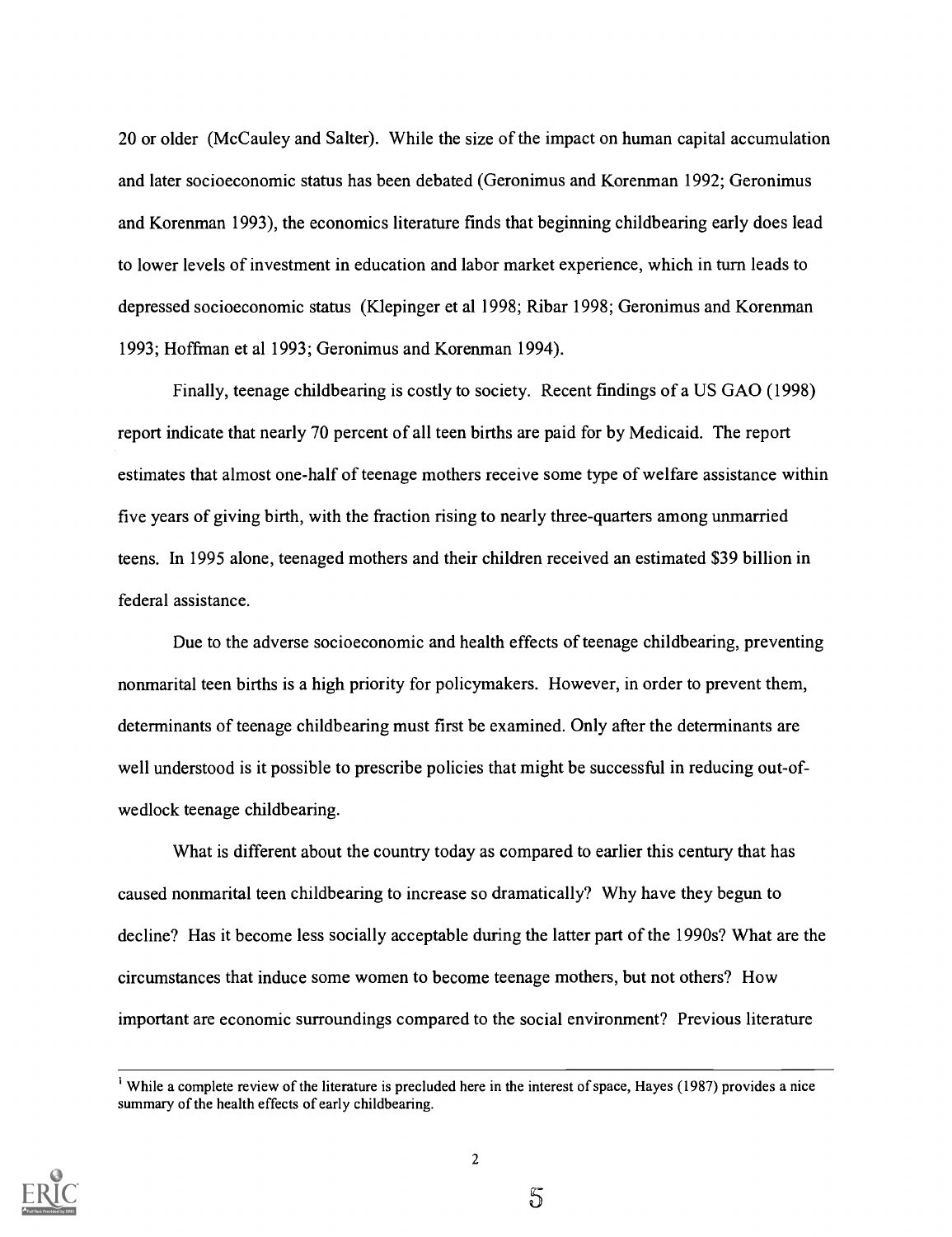has shown that certain socio-demographic characteristics are more prevalent among teen mothers than others. Teenage mothers are more likely to be high school dropouts and less likely to attend college (Hoffman et al 1993). Additionally, the rates of nonmarital teenage childbearing are substantially higher among black and Hispanic teens than among white teens.

How large of a role have policies specifically targeted at teenage childbearing behavior played in the changing fertility rates? Because so many teen mothers turn to welfare programs for aid in raising their children, special provisions have often been made for them. Under the Personal Responsibility and Work Opportunity Act (PRWORA) of 1996, many states have implemented family cap provisions and minor parent provisions designed to inhibit childbearing among welfare recipients. The family caps limit the size of the grant available to mothers who conceive children while receiving federal monies. Horvath-Rose and Peters (2000) and Mach (2001) both find evidence that family cap provisions reduce childbearing. The minor parent provisions regulate where teenaged parents are allowed to live in order to receive aid. Horvath-Rose and Peters additionally find slight evidence that the minor parent provisions have also had limited success.

The current paper addresses these questions using data from the two youth cohorts of the National Longitudinal Surveys (NLS). These two groups of women faced substantially different social and economic situations during their teenage years, with very different outcomes. This paper uses these environmental differences to identify the characteristics that increased or decreased the rates of nonmarital childbearing among teens.

#### 2. Model and Estimation

Declines in the rates in nonmarital teenage birthrates can mathematically arise in one of two ways. As the nonmarital teen birth rate is defined as the number of births to unmarried teens

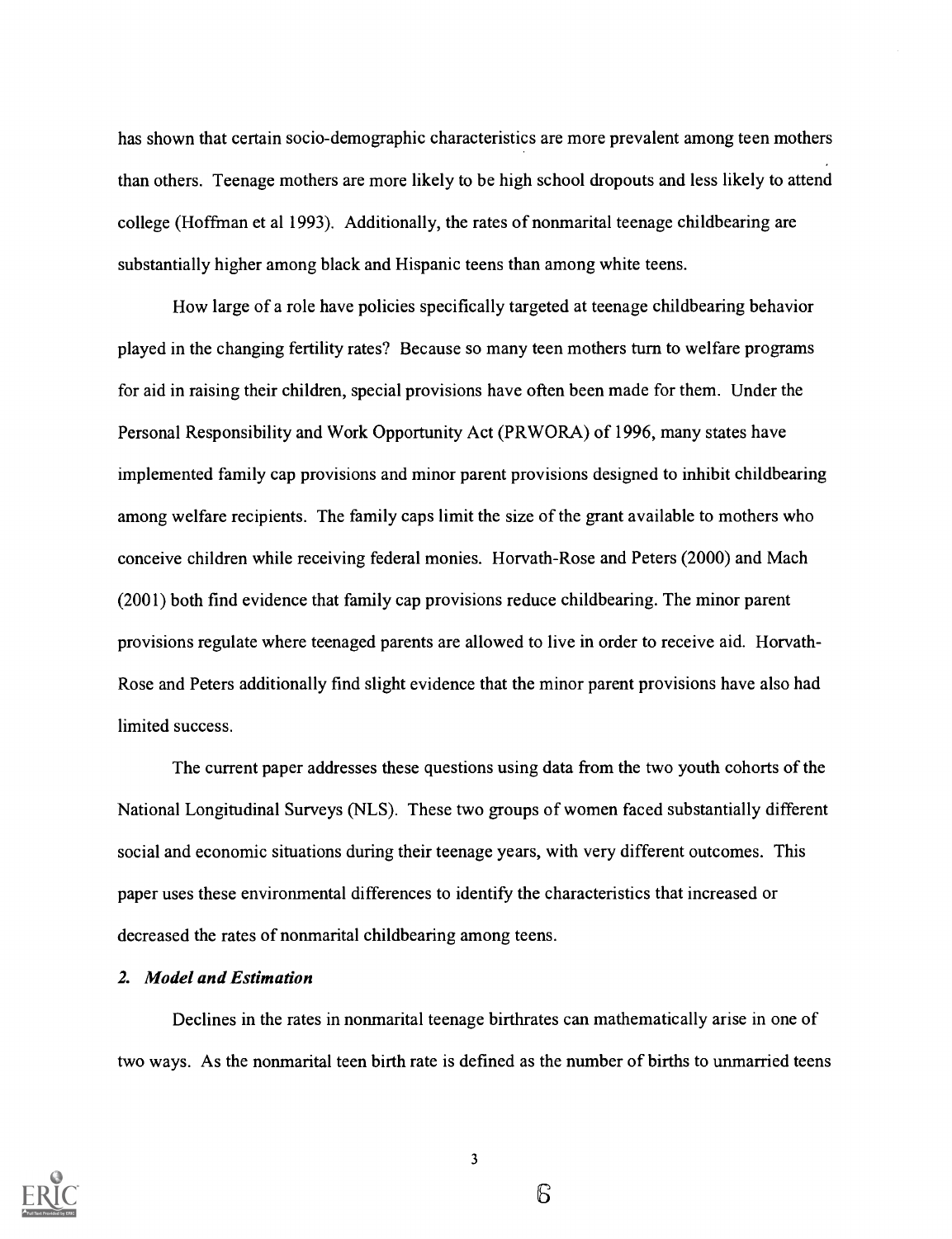divided by the total number of unmarried teens, the decline can come from decreasing the number of births or increasing the number of unmarried teens. Throughout the last half century, the age at first marriage for women has been consistently increasing, from just under 21 in 1970 to 25 by 1998 (U.S. Census Bureau 1999). This would imply that the supply of unmarried teens should also have been increasing. While, theoretically, this could have caused the nonmarital birth rates to decline, it is unlikely to have been the driving factor behind the recent decline. The unmarried teenage population has been increasing gradually over the entire period, but the nonmarital childbearing rate only began to decline in the latter part of the 1990s. Rather, it is more likely that the decreasing numbers of births among teens is causing the decline. As further evidence of this, we can see that the overall birth rate for teens also began falling (see Figure 1). If it were simply changing marital status that caused the decline, we would expect no such change in the overall birth rate. Thus, to explain the decreasing birth rates, this paper will focus on the decrease in the number of births, rather than the decrease in marriage.

One way to think about the decision to become a teenage mother is to think about it in the larger context of the decision to become a mother at all. The childbearing decision can be thought of as waiting for the optimal time to have the first child. If the optimal time is beyond her teenage years, we will not observe a teen become a teen mother. Thus, one way to look at differences in nonmarital teen childbearing is to look at differences in the optimal timing of the first birth. In order to measure how different factors have affected the timing of a youth's childbearing decisions, we then want to measure how the amount of time that a woman chooses to remain childless changes as certain factors change.

Define  $F(t, Z<sub>t</sub>)$  as the cumulative distribution function of time spent without a child, where  $Z_t$  is a time-dependent vector of all characteristics which may affect the decision process.



4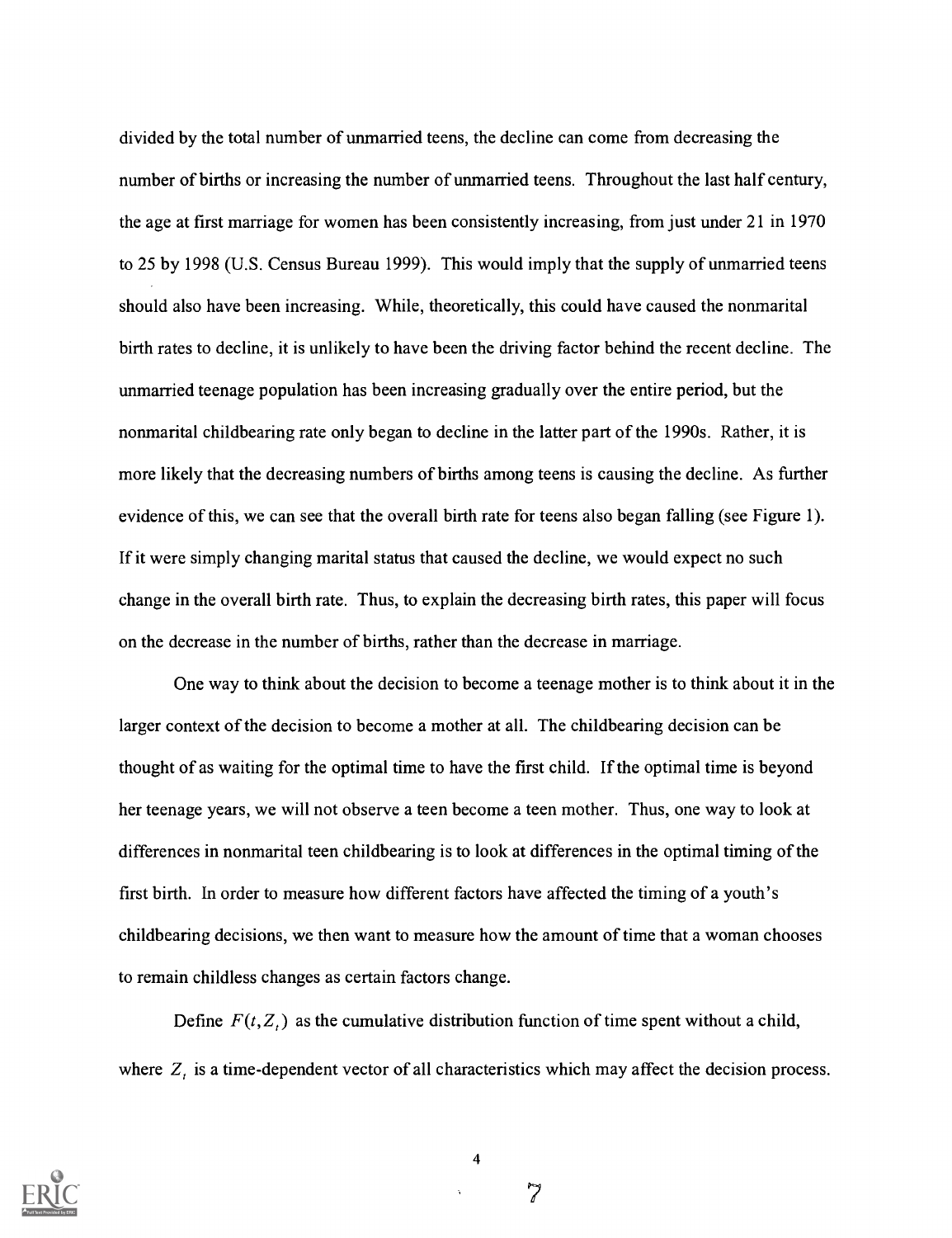The survival function,  $S(t, Z_t)$ , is the percent of the sample still childless at time t;

 $S(t, Z_t) = 1 - F(t, Z_t)$ . The instantaneous probability of giving birth in period  $T = t$ , conditional on remaining childless up to t, is the hazard rate,  $h(t, Z_t)$ , where

$$
h(t, Z_t) = \frac{f(t, Z_t)}{S(t, Z_t)}.
$$

The likelihood that an individual is observed giving birth out of wedlock over an observable spell to time t is given by  $f(t, Z<sub>t</sub>)$ . The probability that the youth does not become an unmarried teenage mother by the time we stop observing her is just the likelihood that the spell is right censored, which is given by the survival function at time T,  $S(T, Z_T)$ . Then, for a sample of  $n_1$  completed spells and  $n_2$  right-censored spells, the total likelihood is given by

$$
L = \prod_{i=1}^{n_1} f_i(t, Z_t) \prod_{i=1}^{n_2} S_i(T, Z_T).
$$

Assuming that  $h(t, Z_t)$  is proportional,  $h(t) = h_0(t) \exp(\beta X_t + \gamma Z_t)$ , where X represents a vector of individual-specific measures and L are location-specific attributes. The estimated parameters of this model then indicate whether the particular parameter hastens or retards nonmarital childbearing.

In the context of the model described above, the two cohorts of women can be making different decisions about the timing of their childbearing for one of two reasons. Either they were faced with a different set of opportunities, or they valued their opportunities differently. It could also be some combination of both. In order to account for each of these possibilities, each of the regressors are interacted with a dummy variable indicating membership in the older cohort. This then makes the complete proportional hazard model

$$
h(t) = h_0(t) \exp(\beta X_t + \gamma L_t + \alpha D + \delta D^* X_t + \varphi D^* L_t),
$$
\n<sup>(1)</sup>

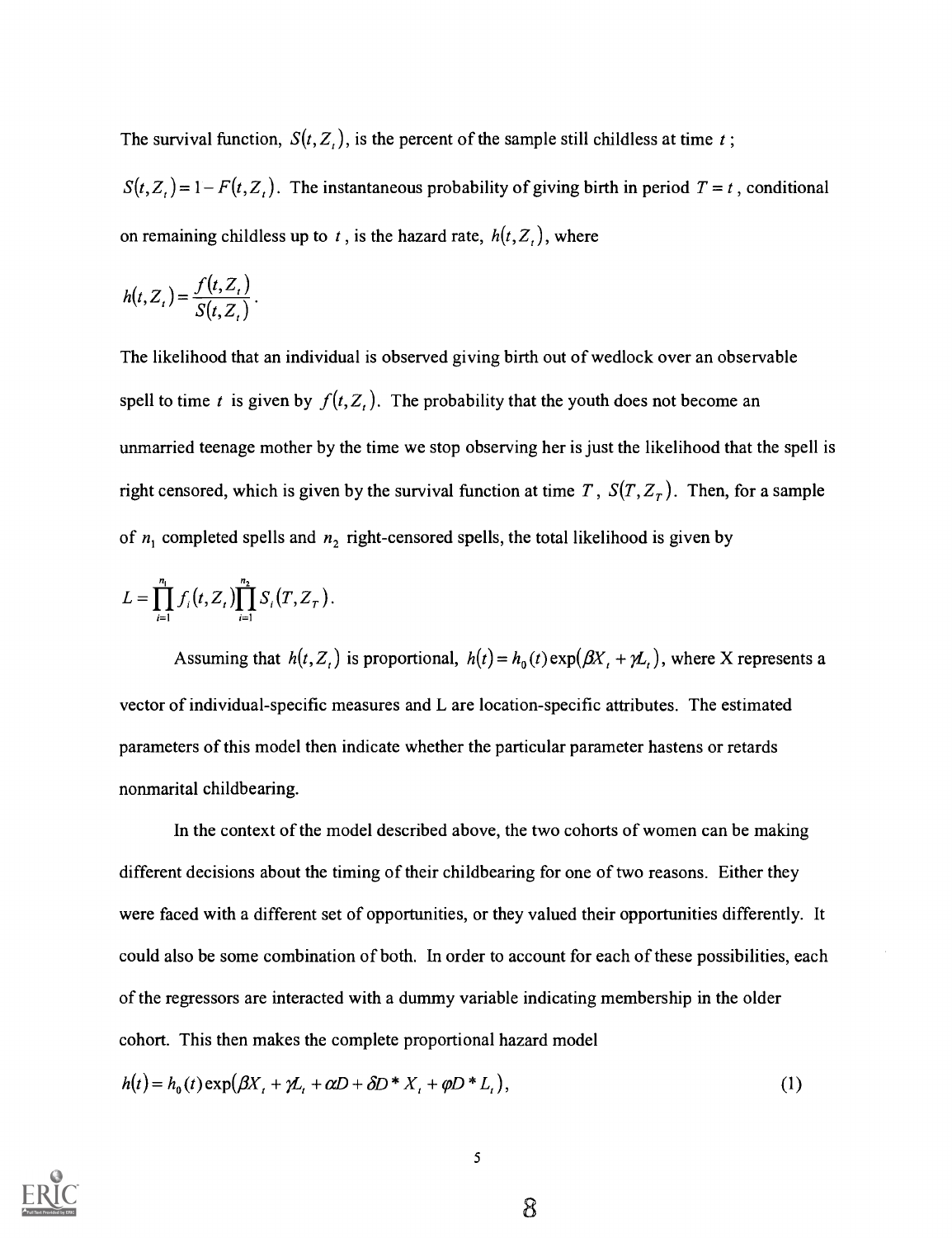where D is the cohort dummy indicating membership in the older cohort.

Due to the differences in birthrates by race and other exogenous characteristics, we might think of modeling these differences as inherent propensities to become unmarried teenage mothers—different baseline hazards—according to these characteristics. This may be done by stratifying the hazard and estimating the following:

$$
h(t) = h_{j0}(t) \exp(\beta X_t + \gamma L_t + \alpha D + \delta D^* X_t + \varphi D^* L_t),
$$
\n<sup>(2)</sup>

where *j* represents race and other exogenous characteristic categories. The model can be estimated via Cox proportional hazards method.

In estimation of either equation (1) or equation (2), if  $\alpha$  is significant, it indicates that there is a different underlying propensity of youths in the different cohorts to become teenage mothers. A positive (negative)  $\alpha$  indicates that simply being a member of the older cohort hastens (retards) the timing of the first out-of-wedlock birth. If  $\varphi$  or  $\delta$  are significant, it indicates that the value their surroundings differently. If  $\varphi$  or  $\delta$  are positive (negative) this indicates that the factors increase (decrease) the timing of the first birth more (less) for the older cohort. Finally, if  $\gamma$  is significant, it indicates that the factor is a significant determinant of the timing of the first birth. The results of estimation will give some insight into why teen birthrates have begun to fall, informing policy makers about the optimal paths to pursue to continue the trend.

#### 3. Data and Descriptives

The individual-level data for the analysis come from the two youth cohorts of the NLS. The elder group (NLSY79) were born between January 1, 1957 and December 31, 1964, making them teenagers during the 1970s and 1980s. The younger group (NLSY97) were born between January 1, 1980 and December 31, 1994, making them teenagers during the late 1990s and early 2000s.

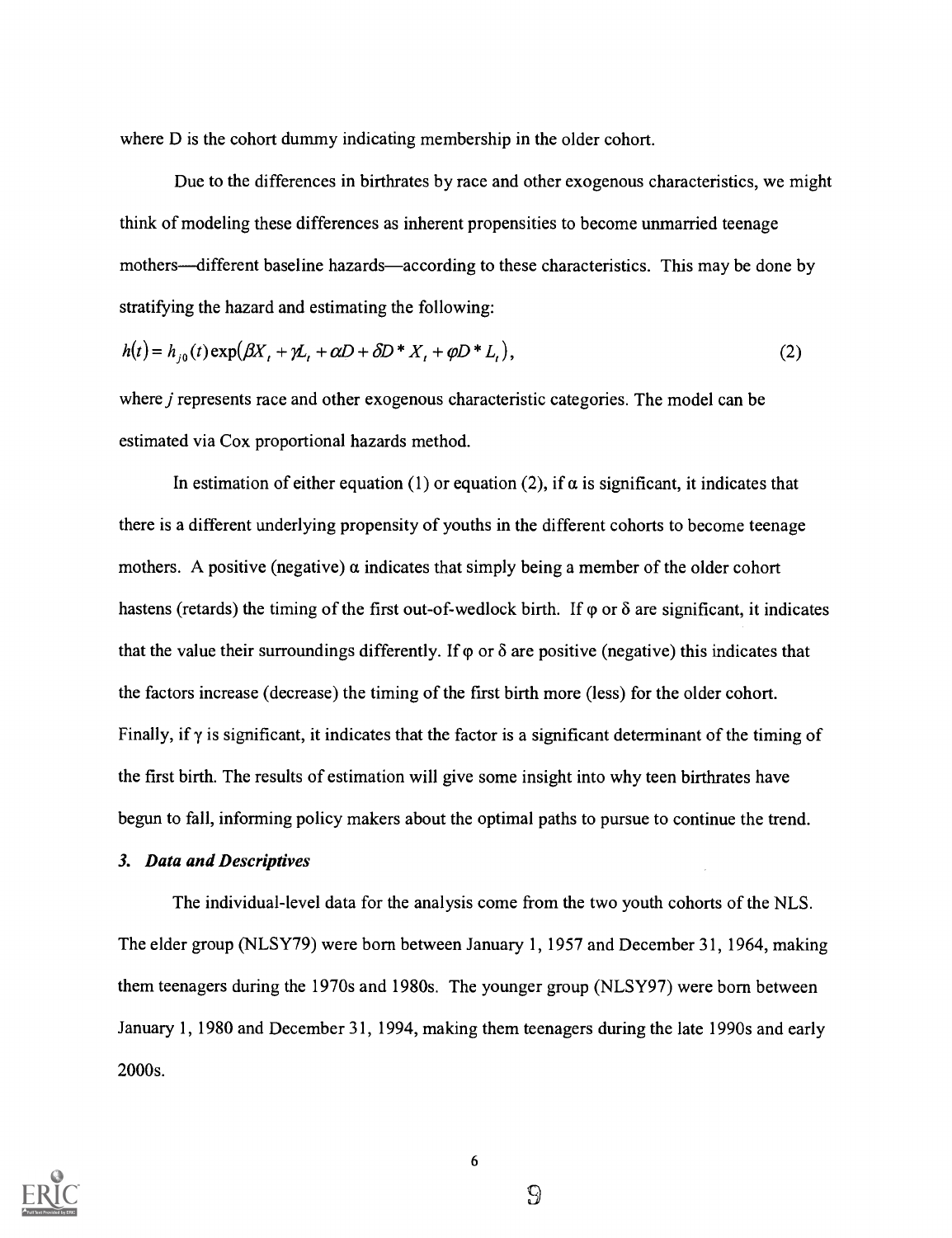Due to the sampling frameworks, the NLSY79 and NLSY97 cohorts are not directly comparable. While the NLSY79 included youths aged <sup>14</sup> to <sup>21</sup> the first year the survey was conducted (1979), the NLSY97 youths were 12 to 17 the first year of their survey (1997). Although this would seem to restrict analysis to only those women who were <sup>14</sup> to <sup>17</sup> years old as of December <sup>31</sup> of the year prior to the first interview, this loss of sample can be slightly mitigated using the retrospective information collected in the surveys. Thus, the final sample consists of youths aged <sup>12</sup> to <sup>17</sup> years old as of December <sup>31</sup> of 1976 for the older cohort and 1996 for the younger cohort. For the NLSY79, this leaves an eligible sample of 4,689. For the NLSY97, this leaves an eligible sample of 4,385. Furthermore, as there are currently only three rounds of data available from the NLSY97, observations on the NLSY79 women will also be limited to the first three years that they were interviewed. Finally, due to missing information on residence and background information, the sample used to estimate the model is further reduced to 3,501 teens from the NLSY79 sample and 3,572 teens from the NLSY97 sample. Table 1 details the sample selection criteria.

Although the main focus of the NLSY surveys is to collect information on labor market participation and outcomes, the surveys also elicit a great deal of other information on respondents. Most importantly for the purposes of this paper, the data include detailed information on any children of the respondents. Despite the fact that this paper only utilizes three survey years of data, the analysis actually utilizes information on the youths going back to earlier periods. In both of the surveys, retrospective information on the respondents' marital status and childbearing activity is collected allowing for a complete analysis of nonmarital childbearing for all the women in the sample until the women are at least 17 years old.

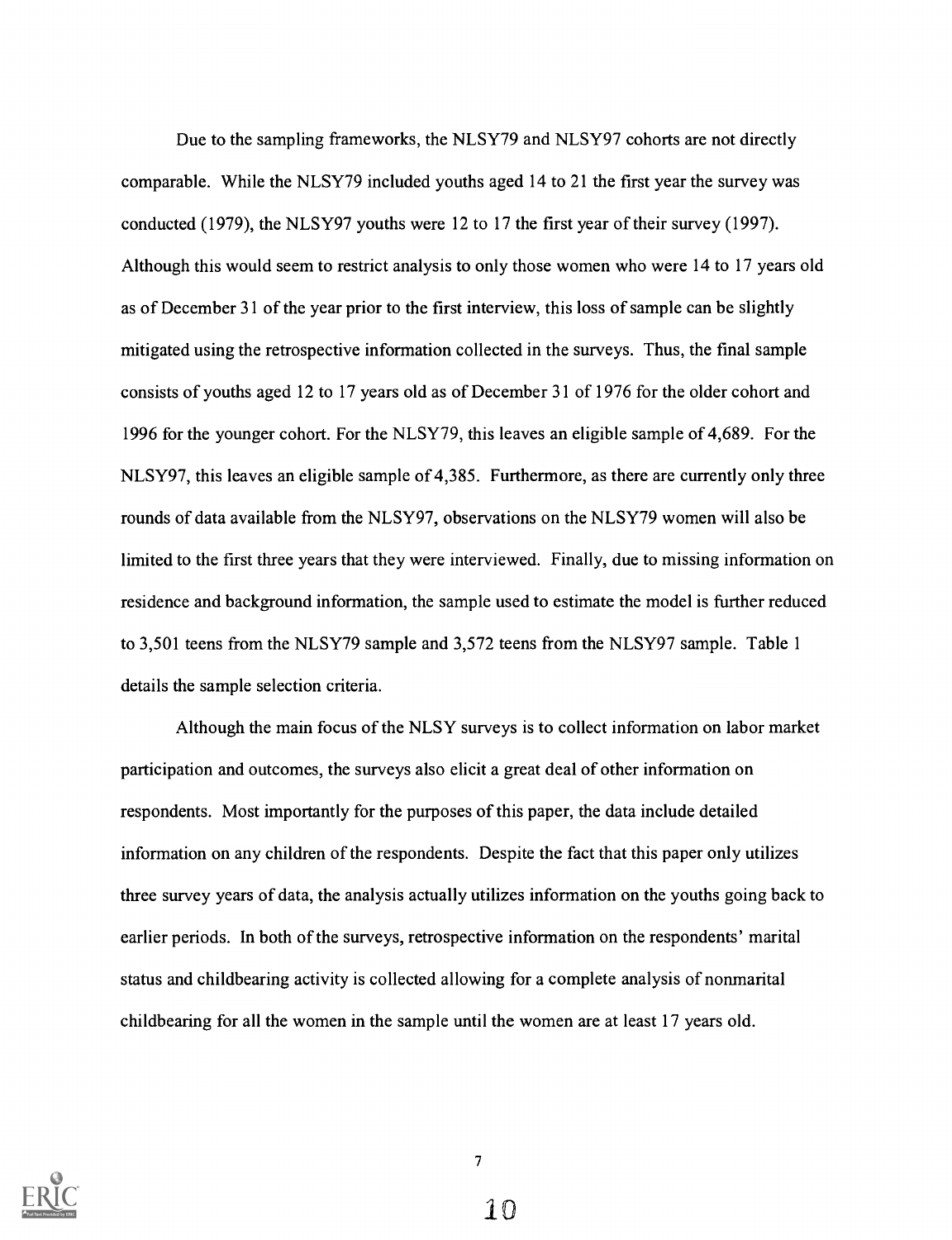Both datasets contain large amounts of demographic and family background information as well as the state and county of residence. This latter group of controls is important in order to describe the social and economic environment under which the respondents made any childbearing decisions. Because the two cohorts of women faced notably different environments at this crucial point in their development, it is important to control for these differences. One of the attractive features of using the two NLS cohorts is that their construction is very similar so that most variables are available in both datasets, allowing the researcher to control for a wide variety of characteristics. Thus, the NLSY data are augmented with local level measures describing the social, economic, and institutional environment.

#### Individual Measures

The NLSY79 and NLSY97 data both contain a substantial amount of information on the individuals and their backgrounds. While teen birthrates have been falling for white and black teens, the opposite is true for Hispanic youth (Ventura and Bachrach). This fact makes controlling for race and ethnicity essential. Statistics also suggest that age is an important determinant. Of the teens who gave birth during the 1990s, 60 percent were 18 to 19 years old (US GAO).

The data also include rich measures of family background information that have been shown to be linked with early childbearing (US GAO; Kahn and Anderson). Measures that are included in the analysis include: mother's educational background, mother's age at birth of first child, whether or not the youth lived with both parents at age 14, and religious beliefs. Additionally, there are measures of the youth's educational success as measured by the highest grade completed at each survey point.



8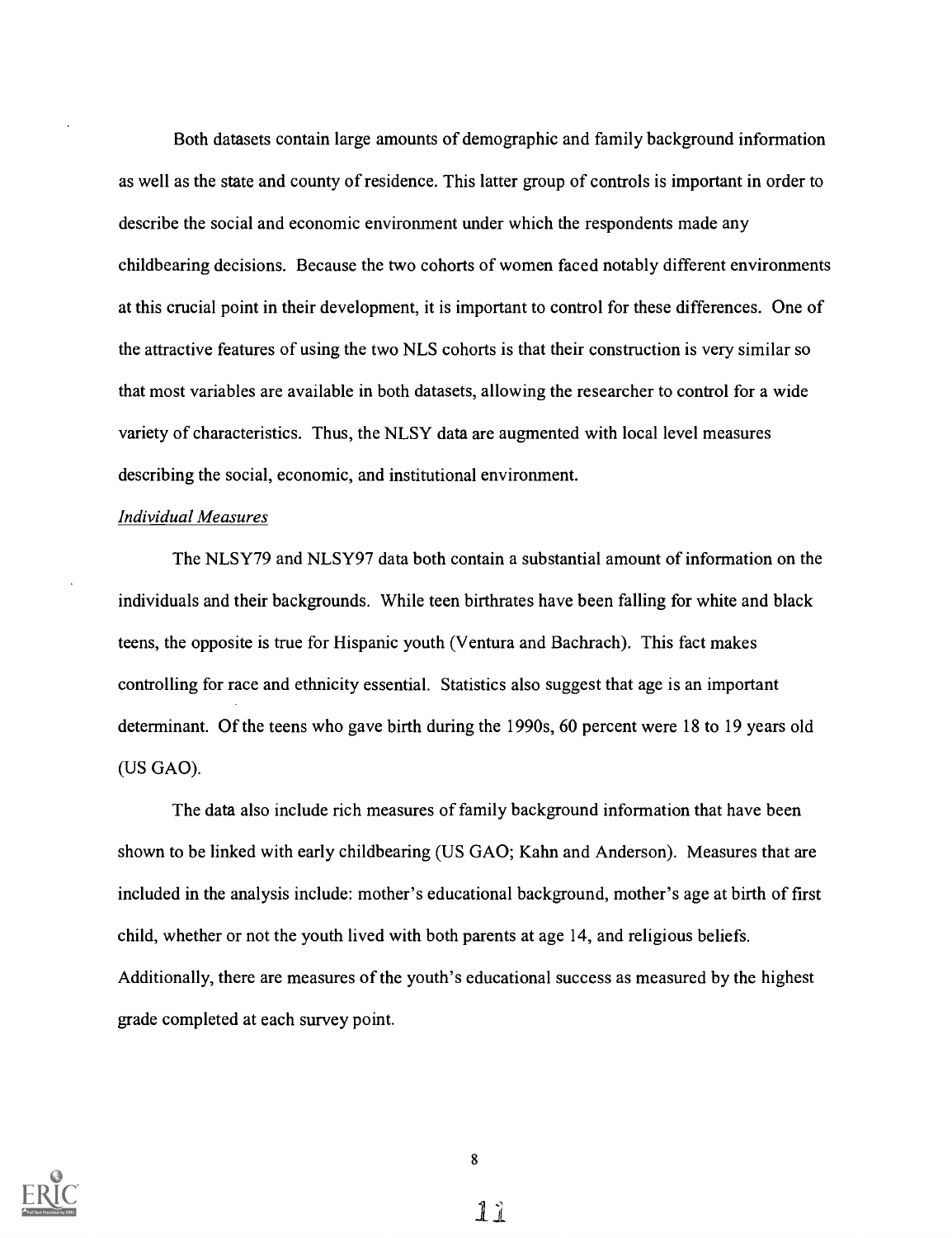#### Local Area Measures

Information on the youth's residence is used to augment the NLS data and capture differences in the social and economic environment. Because the social and economic environment differ not only across cohorts, but also within cohort across locations, it is essential to control for these differences. Important local level measures include the unemployment rate, per capita income, and the marriage rate.

Additionally, measures of the youth's access to abortion provide an important measure of the likelihood that a teen will give birth, given that she becomes pregnant. One measure of access is simply the count of abortions performed in an area. These data are taken from the Alan Guttmacher Abortion Provider Survey. The survey gives a measure of how many abortions are performed within each county, which is merged into the NLS data by the youth's county of residence. A second measure that is included in the analysis is whether or not there are restrictions imposed on youths seeking abortions, such as parental notification laws. These restrictions are another measure of the youth's access.

In previous economics literature, much attention has been focused on the effect that variation in welfare benefit levels across states has on the total number of children born to recipients<sup>2</sup>. Results of these studies typically indicate that maximum benefit levels provide significant positive incentives for nonblacks, and small or no effects for blacks. To capture these different opportunities, measures of the state's maximum payment standards are also included in the analysis. Recently, there has also been much emphasis focused on teens and welfare participation, particularly following the implementation of PRWORA. Currently the requirements for teen parents receiving welfare vary significantly from state to state. Because



<sup>&</sup>lt;sup>2</sup> See, for example, Plotnick 1990; Duncan and Hoffman 1990; An, Haveman and Wolfe 1993; Lundberg and Plotnick 1995.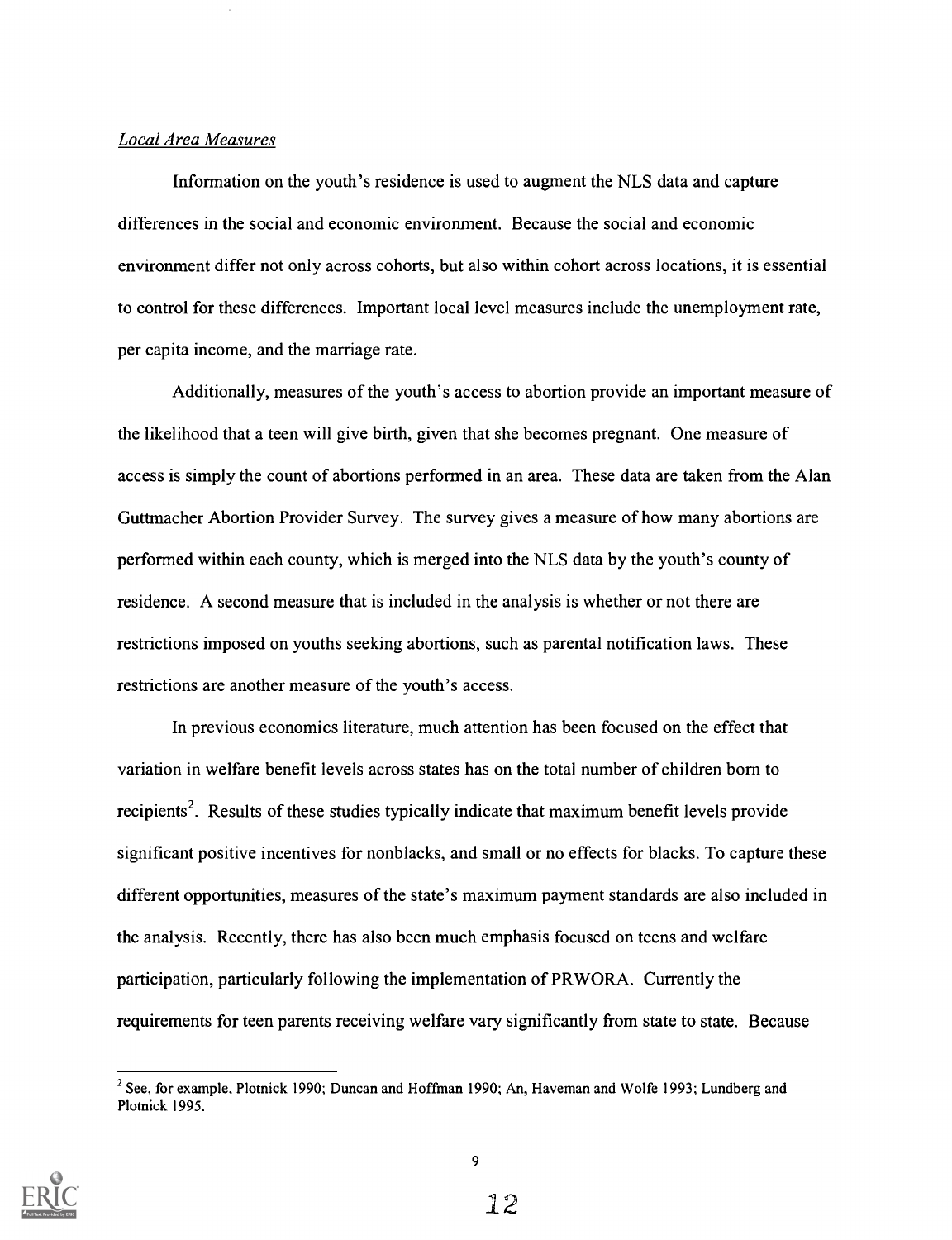more stringent requirements are likely to make teenage motherhood less attractive, it is important to capture these differences as well. Table 2 provides a summary of the variables used in the analysis, as well as their sources.

Once the data are all merged together, a complete monthly history of the youths is constructed from the time they are 12 years old until the end of their third interview, they reach age 19, or they get married. Information on the time-variant variables is taken ten months prior to the current month. For example, an observation for October 1999 will contain a dependent variable that indicates whether or not a teen became a teen mother in October 1999 and local information from January 1999.

Table 3 provides the average characteristics of both groups. Differences in the two groups of youths' backgrounds are clear from this table. The mothers of the newer cohort have nearly two more years of education on average and delay the birth of their first child roughly two years longer. Youth's from the elder cohort are slightly more likely to be practicing Catholics and live with their biological fathers at age 14. While the elder cohort faces higher unemployment rates and lower per capita incomes, the newer cohort is subject to smaller welfare grants. There are also differences in the relative availability of abortions for the two groups of teens. While the abortion rates are comparable across cohorts, the newer cohort members are more likely to face restrictions in receiving an abortion than the older cohort.

Table 4 looks at the means for the 234 NLSY97 cohort members and the 335 NLSY79 cohort members who do become unwed mothers. Across the cohorts, there are some noticeable differences. The differences in background highlighted in Table 3 are also visible for the mothers; the newer cohort's mothers have more education and are older at the birth of their first child. For both cohorts, the averages are at least a year less than their respective sample



10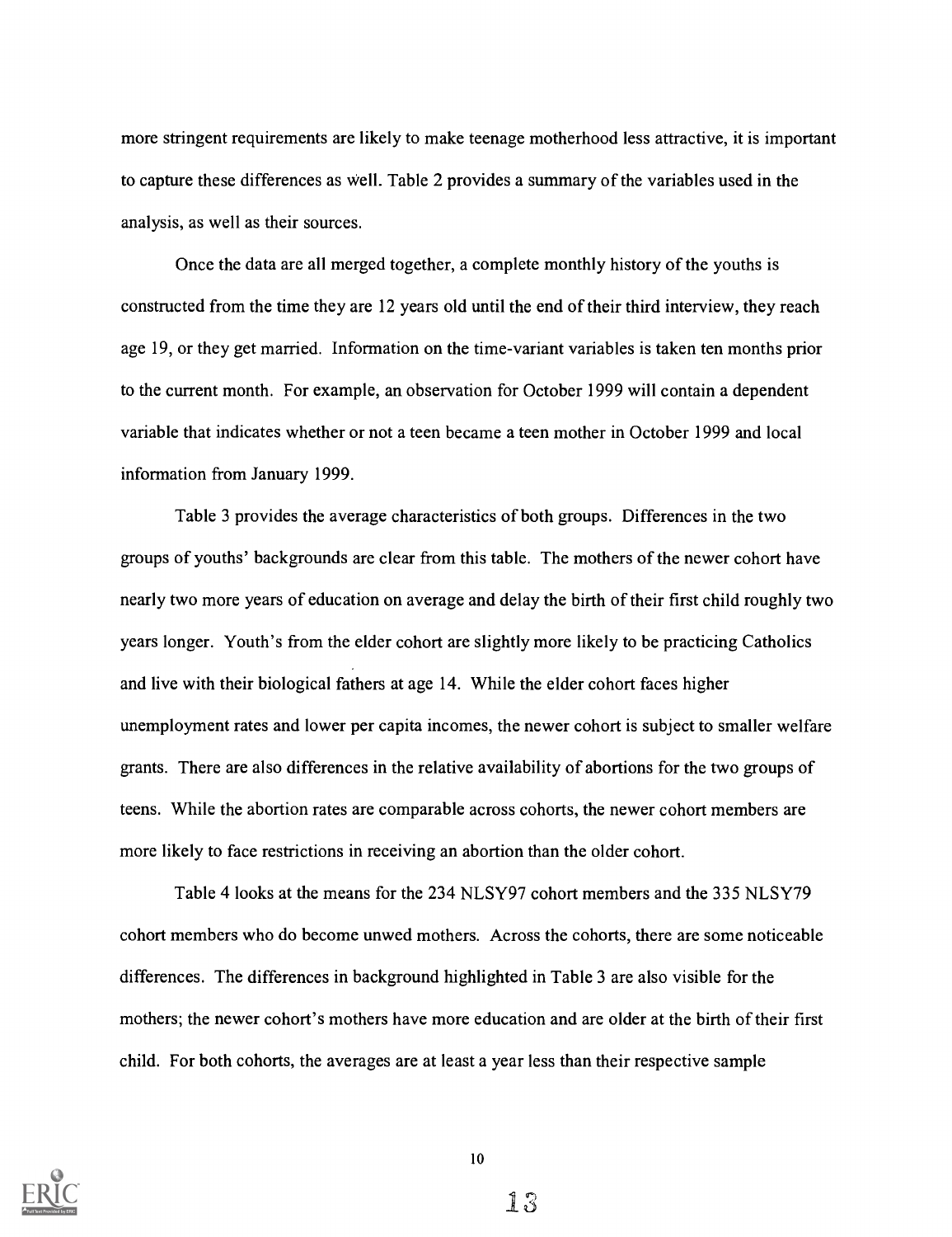averages. In addition, the elder cohort of mothers is almost twice as likely to be living with their biological fathers at age 14, but both are much less likely than their respective sample averages. While only a quarter of either sample is black, over one-half of the NLSY79 mothers and nearly 46 percent of the NLSY97 mothers are black. Again, the NLSY97 mothers live in more prosperous areas than the NLSY79 mothers, as measured by both unemployment rates and per capita income. In addition, the NLSY97 mothers are less likely than their other cohort members to live in states where a family cap has been implemented or a minor parent provision is in place.

#### 4. Estimation Results

As a beginning, equation (1) is estimated for the entire sample using all of the controls. These results are presented in Table 5. The results are presented in terms of hazard ratios as opposed to coefficients in order to facilitate interpretation. Hazard ratios greater than one indicate that a one-unit increase in the variable increases the instantaneous likelihood of nonmarital childbearing in each period, while hazard ratios less than one indicate the variable decreases the likelihood. The third column of the table provides the overall impact of a change in the variable, taking into account both the variable and the cohort interaction term. The major assumption associated with this model is that the impact of the variables is proportional over time. That is to say that if the model predicts a hazard ratio of 1.25 for being black, the black hazard will always be 25 percent greater than the non-black hazard, all other factors constant. Because this is a questionable assumption for some of the variables in the model, results from proportionality tests are presented in the bottom of Table  $5<sup>3</sup>$ . The tests indicate that the assumption of proportionality is likely to be problematic for these estimates.



<sup>&</sup>lt;sup>3</sup> Grambsch and Therneau (1994) have shown that many of the tests for proportionality can be generalized to testing for nonzero slopes in a generalized linear regression of the scaled Schoenfeld residuals on time. For more detailed information on the exact test, refer to StataCorp (2001).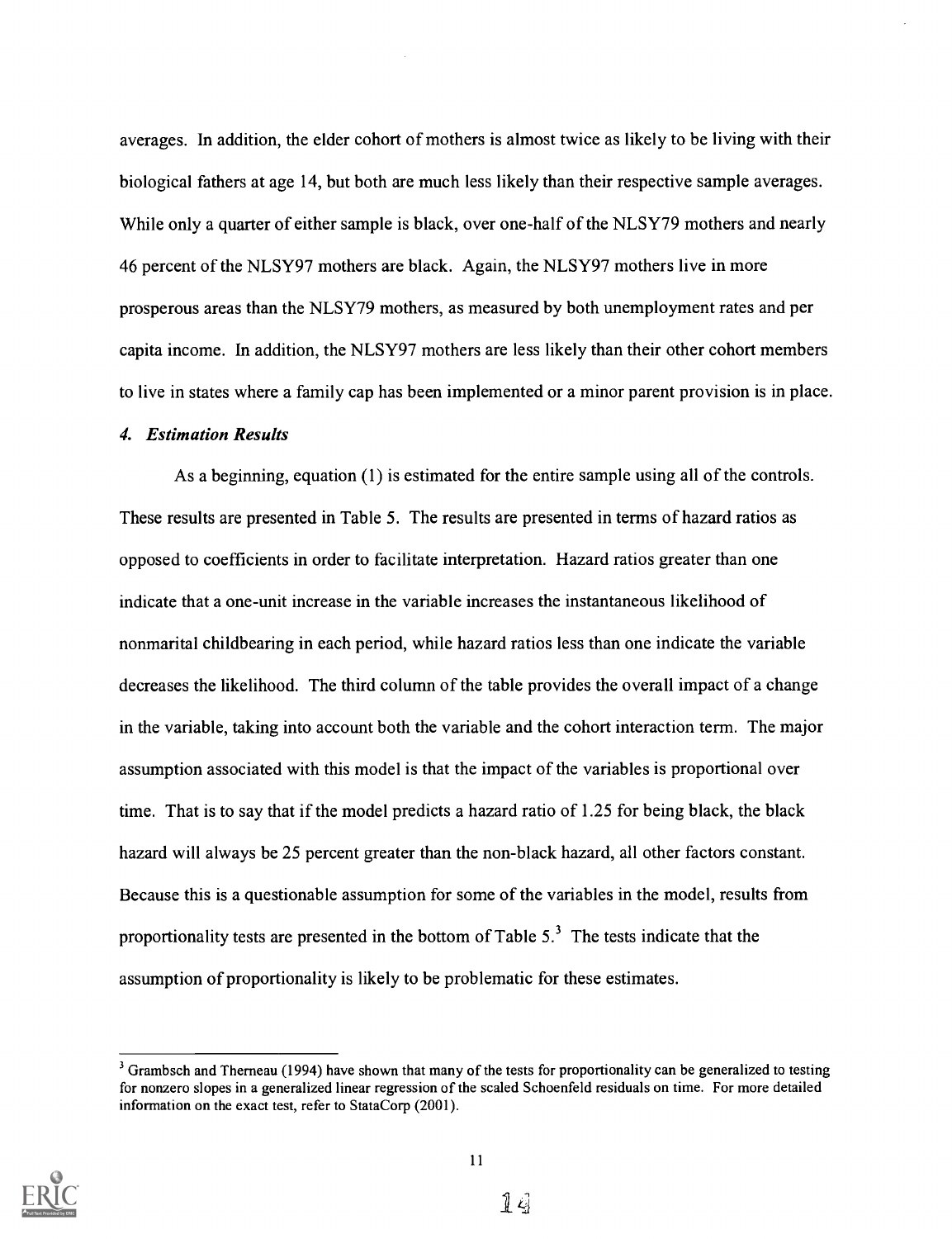Table 6 provides estimates for equation (2), stratifying the baseline hazard by race, the age of the youth's mother when she gave birth to her first child, and the marriage rate. Rather than use continuous variables for the mother's age and the marriage rate, categorical measures are constructed for each, which roughly partition the sample in thirds. Ranges for the age of the teen's mother include less than 17, between 18 and 20, and greater than 20. Ranges for the marriage rate include less than 8 per 1,000, between 8 and 9.5 per 1,000, and greater than 9.5 per 1,000. Again the results for the proportionality are shown in the bottom of Table 6. Results indicate that the overall model does not appear to violate proportionality.

The estimated hazard ratios suggest that both changing environments and changing valuations have played a role in the changing out-of-wedlock childbearing rates. Education plays a strong role in deferring nonmarital childbearing. The model shows that higher education for the youth and her mother delay childbearing for both cohorts of women, with a slightly larger impact of the youth's mothers education for the younger cohort. Each additional year of education obtained by the youth reduces the hazard of a nonmarital birth by 28 percent in each month. The impact is slightly smaller for the youth's mother's educational attainment, with each additional unit reducing the hazard rate by about 7 percent for the elder cohort and about 12 percent for the younger group. Since the time when the NLSY79 youth were teens, average education has risen substantially among women. In 1970, 12.9 percent of women 25 to 29 years old completed college; by 1993, this had risen to 23.9 percent (Adams, 2001). This rise in educational attainment of women combined with the prediction of delayed childbearing potentially helps to explain why teen childbearing rates have begun to fall. However, educational attainment has been gradually increasing over the entire period. Thus, by itself,

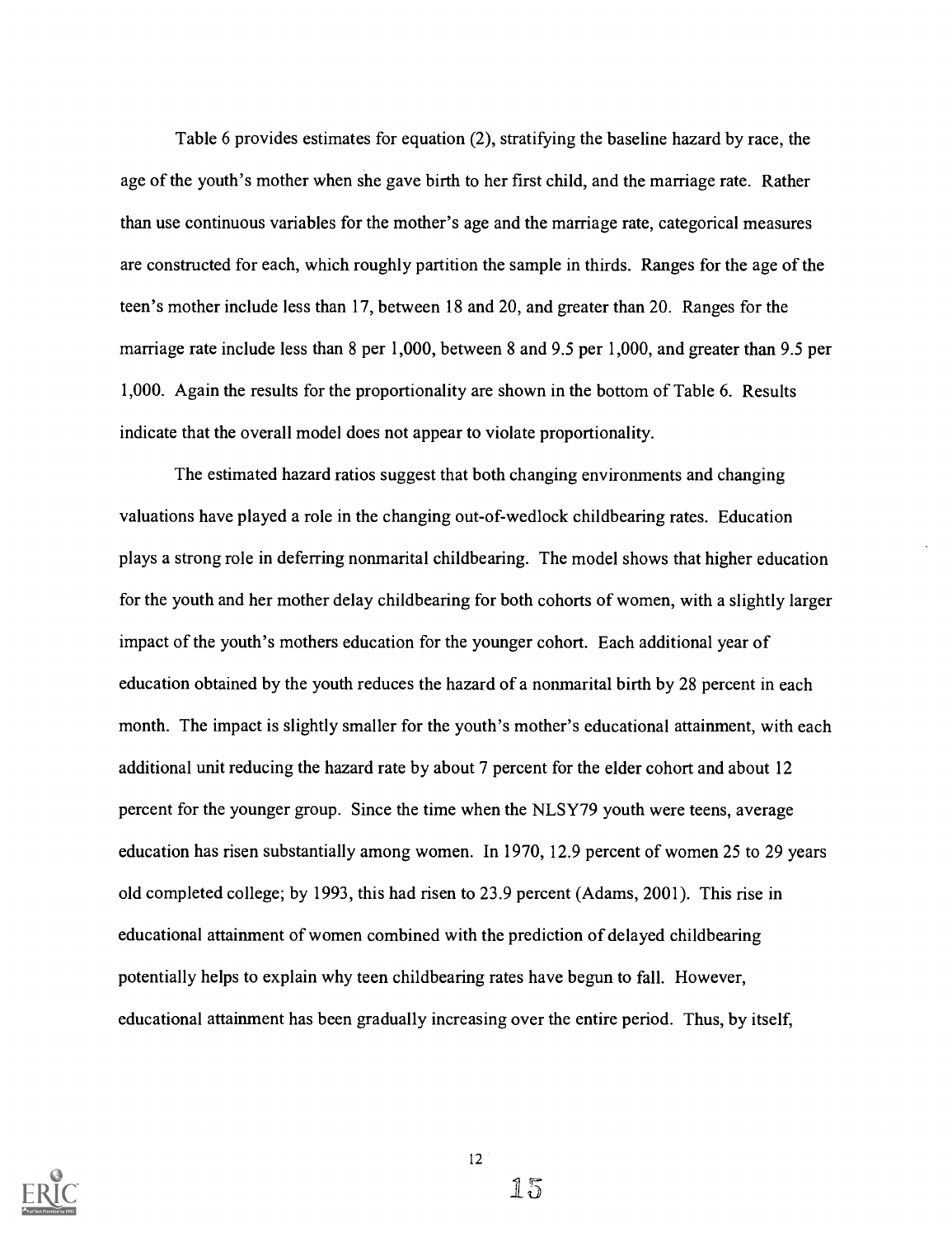increased maternal education does not address why teen childbearing did not begin to decline sooner.

Being Hispanic is linked with a higher risk of becoming an unmarried teen mother for teens in the younger cohort, but a decreased risk for the older cohort. This increased rate of childbearing for the younger cohort is consistent with the observed rates for teen nonmarital childbearing by race and ethnicity. Figure 2 indicates that while Hispanic teens had nonmarital childbearing rates that were much lower than that of black teens in the early 1990s, by the end of the decade, the rates of the two groups were nearly equal. In fact, Hispanic teens are the only group for whom there is actually an increase in rates of nonmarital teen childbearing. While the hazard estimates are picking up this pattern, they do not give any indication as to what might be causing it. It does, however, give policy-makers information on where they need to target policies aimed at decreasing nonmarital childbearing.

Living with one's biological father at age 14 is linked with delayed childbearing, with hazard rates nearly 65 percent lower for teens from the newer cohort and about 40 percent for teens from the older cohort. In 1970, less than 11 percent of all children lived in households without their fathers; by 1996 the incidence had more than doubled, with almost 23 percent of all children living solely with their mothers (U.S. Census Bureau, 2001). This trend toward more and more female-headed households coupled with the positive impact father presence plays on deterring out-of-wedlock teen childbearing suggest that we could see teenage childbearing begin to rise if this impact is not outweighed by some other positive influences.

Being a practicing Catholic played a significant role in teenage childbearing decisions for the older cohort, but none for the younger one. The results indicate that being raised Catholic deters the probability of becoming an unmarried teenage mother by about 40 percent among the

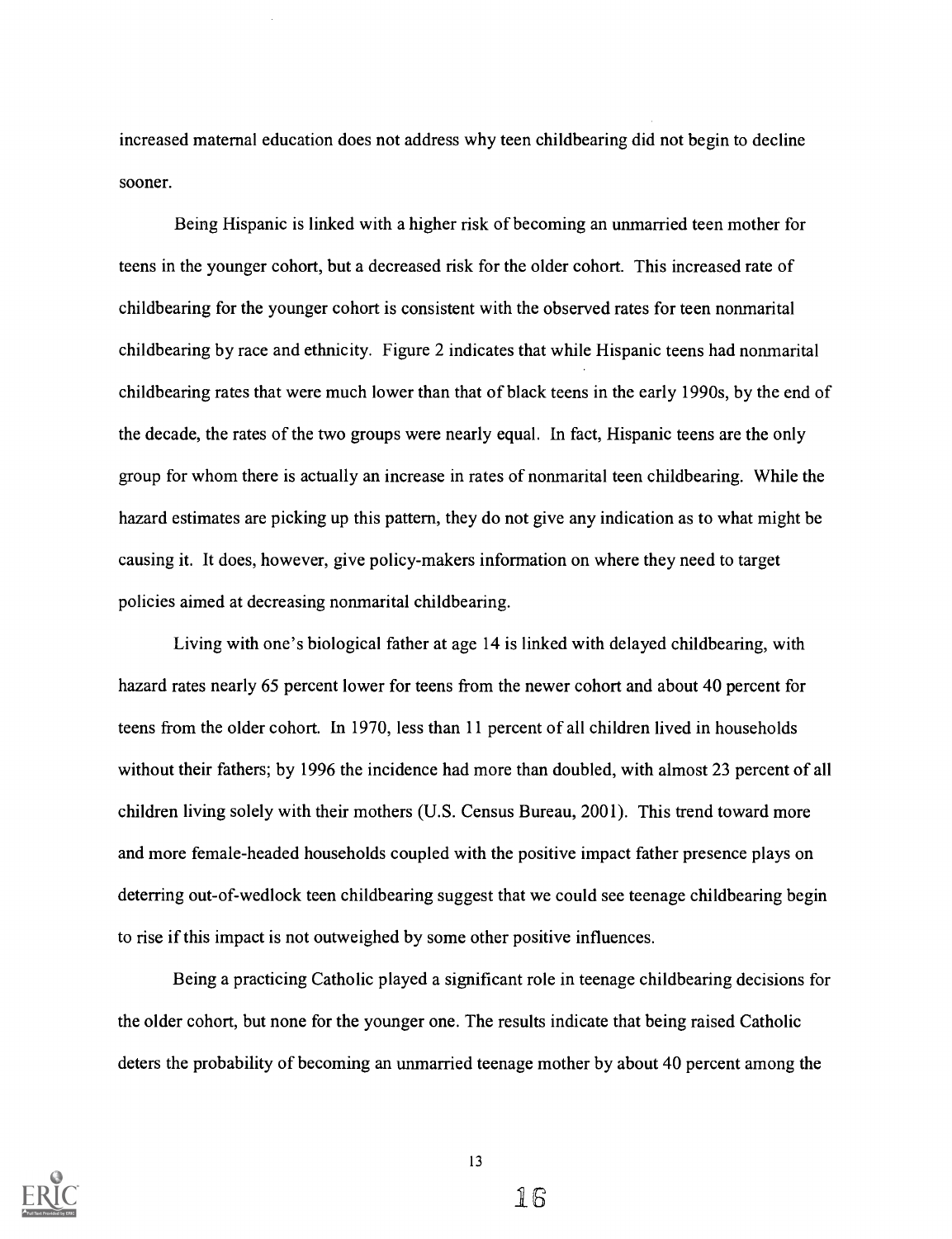older cohort. It seems that Catholicism played a larger role for youths in the previous cohort than it does now.

Abortion policy also seems to play a role in youth's nonmarital childbearing decisions. Not surprisingly, living in a state that imposes restrictions on youths seeking abortions increases the likelihood of observing a nonmarital teen birth. The impact is much larger for the youths in the newer cohort, where being subject to restrictions increases the probability by over 40 percent, than for the older cohort, where there is only a 5 percent increase in probability. Interestingly, the number of abortions performed in the youth's county of residence does not affect the probability.

Finally, the results indicate that welfare policy does play a role in teenage childbearing, but not the same role for both cohorts. Specifically, increased generosity in welfare payments appears to have no influence on nonmarital childbearing among these cohorts of young women. For the youths of the 1990s, the introduction of restrictions on living conditions, the so-called minor parent provisions, act as a retardant to nonmarital childbearing. Restricting living arrangements of teen parents who receive welfare reduces the probability of becoming a teen mother by nearly 60 percent.<sup>4</sup>

#### 5. Conclusions

The current paper looks at the nonmarital teenage childbearing behavior of two cohorts of NLSY women. It attempts to identify the factors that have contributed to the differences in teenage childbearing behavior that we observe across the cohorts of women. The model

 $<sup>4</sup>$  Note that this variable is equal to 1 for all youths after the state in which they live implements its TANF program,</sup> with all states having TANF in place by 1998. It might be argued that this variable is capturing the general impact of all welfare waivers and reform and not specifically the minor parent provisions. However, as a test of this, I have rerun the model using an indicator of any waiver activity instead of the minor parent indicator. This variable is insignificant. Notice that the two variables may not be included simultaneously, as the minor parent provision indicator is a subset of any waiver activity.

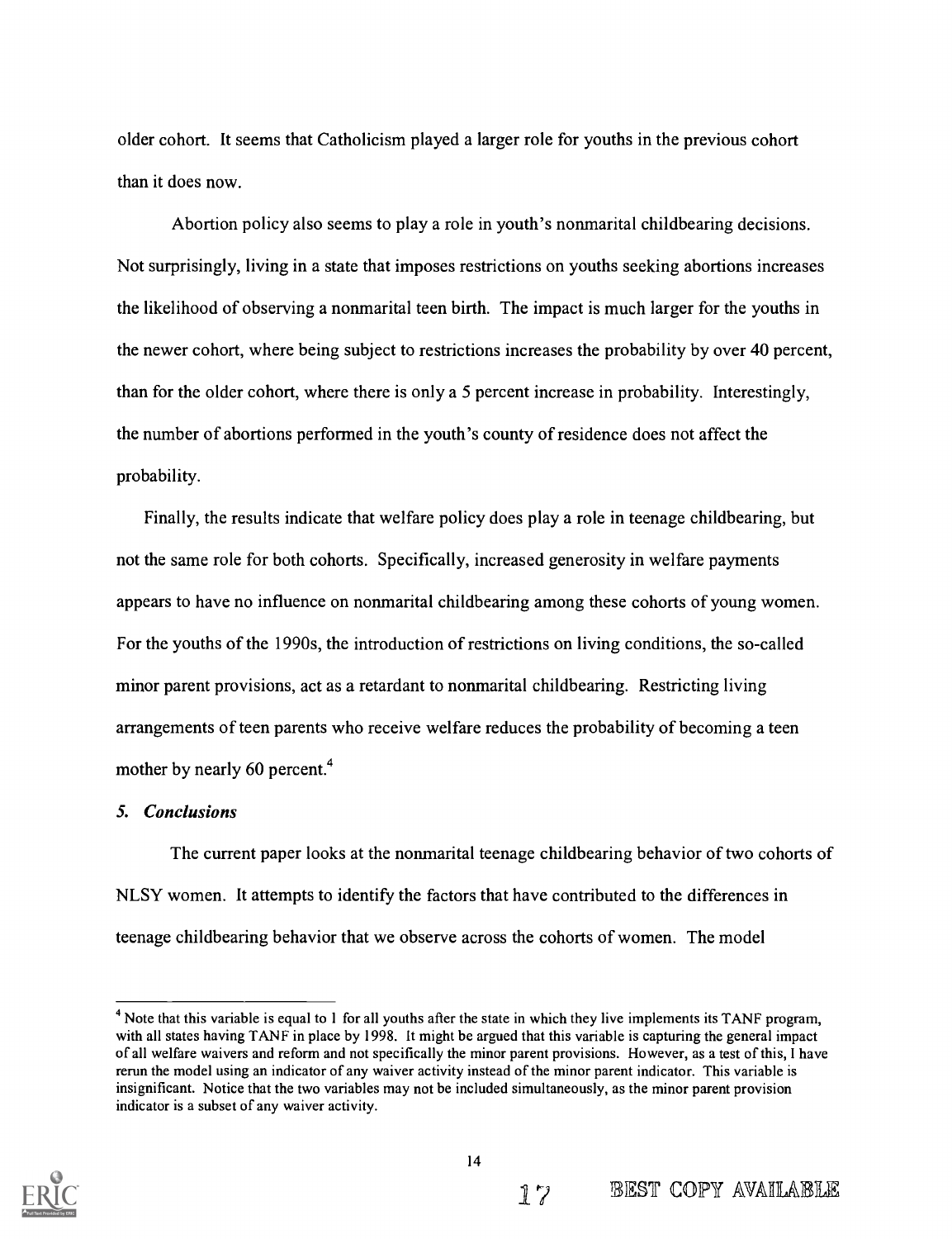identifies education, living situations, religion, and welfare policy as factors. However, these factors did not play equal roles for both cohorts.

The analysis suggests at least a couple of ways that policy-makers can hope to further the downward trend in teenage nonmarital childbearing. First, as education acts to slow nonmarital childbearing, both through youths and their mothers, policies that motivate youths to stay in school should be enacted. Such policies may have larger long-term impacts than may be immediately apparent, as some of the reductions may not be realized until the next cohort. Second, strengthening the minor parent provisions should be considered, as it appears to delay childbearing. However, because the minor parent provisions were implemented at the same time as other welfare reform policies, the effect measured in this paper may be an overstatement. More research in this area would be beneficial.

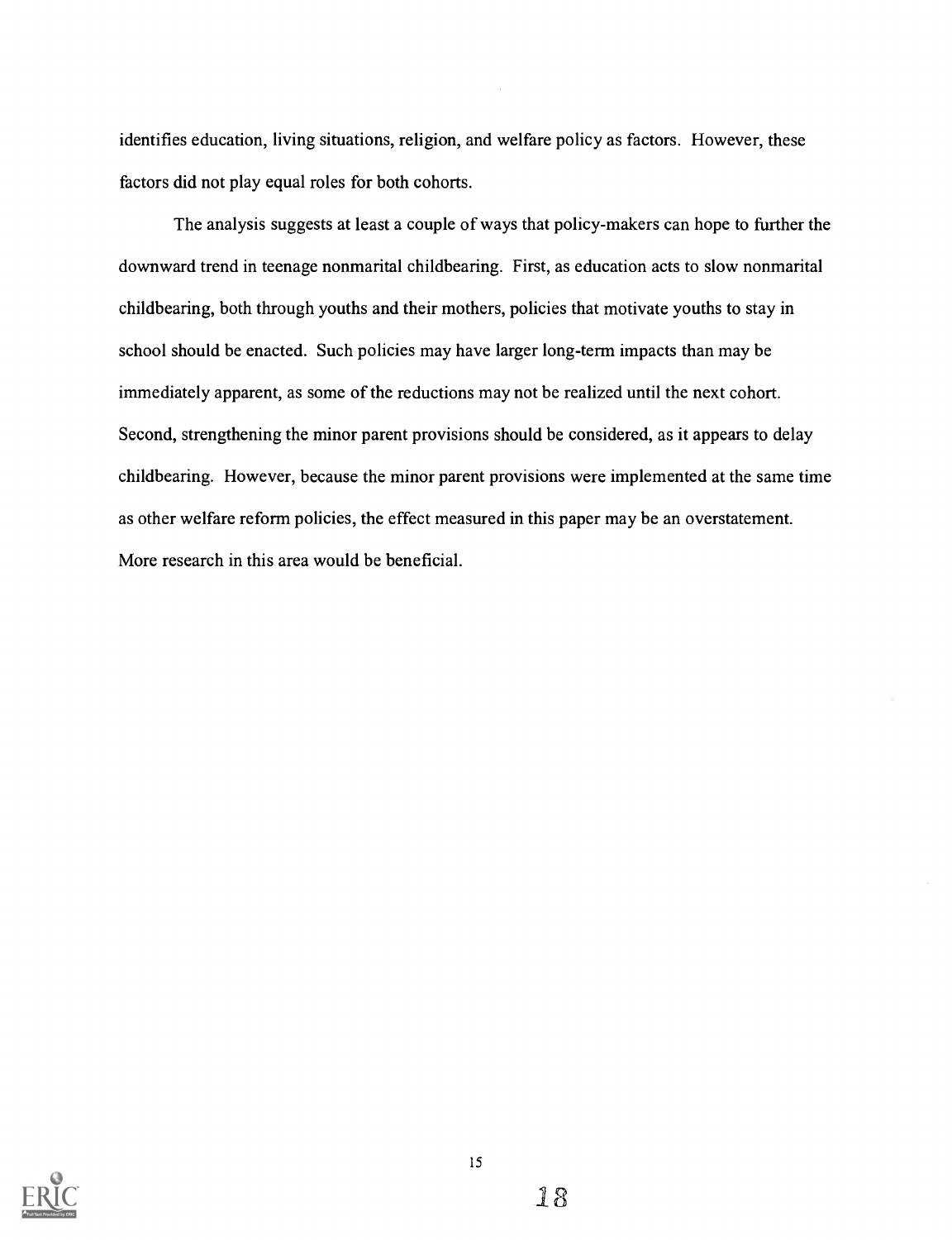## References

Adams, Andrea. 2001. "Educational Attainment." U.S. Census Bureau. http://www.census.gov/population/www/pop-profile/educattn.html Accessed April 25, 2002.

Alan Guttmacher Institute. 1994. Sex and America's Teenagers. New York: AGI.

- 1998. Into a New World: Young Woman's Sexual and Reproductive Lives. New York: AGI.
- An, Chong-Bum, Robert Haveman and Barbara Wolfe. "Teen Out-of-Wedlock Birth and Welfare Receipt: The Role of Childhood Events and Economic Circumstances." The Review of Economics and Statistics, 75(2), May 1993, pp. 195-208.
- Anderson, E. 1989. "Sex Codes and Family Life Among Poor Inner City Youths." Annals of the American Academy of Political and Social Sciences 501: 59-78.
- Armstrong, Terry R., Albert B. Chalupsky, Donald H. Mclaughlin, and Marie R. Dalldorf. 1988. Armed Services Vocational Aptitude Battery: Validation for Civilian Occupations. Final Report, Air Force Human Resources Laboratory.
- Arrow, Kenneth, Samuel Bowels, and Steven Durlauf. 2000. Meritocracy and Economic Inequality. Princeton NJ: Princeton University Press.
- Bane, Mary J. and David Elwood. 1986. Slipping Into and Out of Poverty." Journal of Human Resources 21(1): 1-23.
- Duncan, Greg J. and Saul D. Hoffman. 1990. "Welfare Benefits, Economic Opportunities, and Out-of-Wedlock Births Among Black Teenage Girls." Demography 27(4): 519-535.
- Geronimus, Arline T.and Sanders Korenman. 1992. "The Socioeconomic Consequences of Teen Childbearing Reconsidered." Quarterly Journal of Economics 107(4): 1187-1214.
	- 1993. "The Socioeconomic Costs of Teenage Childbearing: Evidence and Interpretation." Demography 30(2): 281-290.
- Grambsch P. and t. Therneau. 1994. "Proportional Hazards Tests and Diagnostics Based on Weighted Residuals." Biometrika 81: 515-526.
- Hayes C, ed. 1987. Risking the Future, Vol. 1, Washington, DC: National Academy Press.
- Hoffman, Saul D., E. Michael Foster, and Frank F. Furstenberg Jr. 1993a. "Reevaluating the Costs of Teenage Childbearing." Demography 30(1): 1-13.
- 1993b. "Reevaluating the Costs of Teenage Childbearing: Response to Geronimus and Korenman." Demography 30(2): 291-296

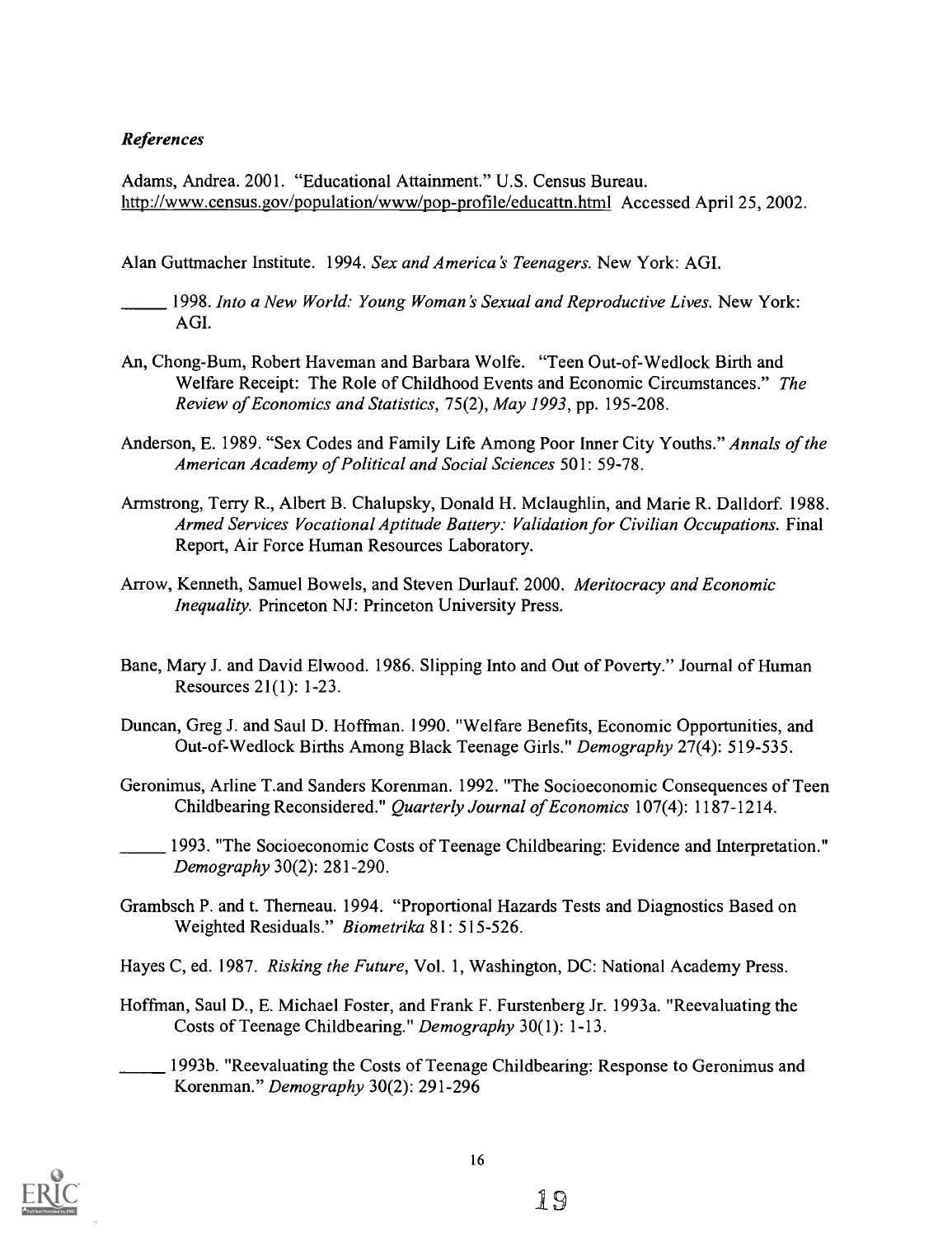- Hovarth-Rose, Ann and H. Elizabeth Peters. "Welfare Waivers and Nonmariatal Childbearing." Working Paper, Cornell University, 2000.
- Kahn, Joan R. and Kay E. Anderson. 1992. "Intergenerational Patterns of Teenage Fertility." Demography 29(1): 39-57.
- Klepinger, Daniel, Shelly Lundbreg, and Robert Plotnick. 1998. "How Does Adolescent Fertility Affect the Human Capital and Wages of Young Women." Journal of Human Resources 34(3): 421-448.
- Lundberg, Shelley and Robert Plotnick. "Adolescent Premarital Childbearing: Do Economic Incentives Matter?" Journal of Labor Economics, 13(2), April 1995, pp. 177-200.
- Mach, Traci L. 2001 "Measuring the Impact of Family Caps on Childbearing Decisions." University at Albany-SUNY Discussion Paper 00-04.
- Martin JA, Hamilton BE, Ventura SJ, Menacker F, Park MM. (2002) "Births: Final Data for 2000." National Vital Statistics Reports; 50(5).
- McCauley, A.P. and C. Salter. 1995 "Meeting the Needs of Young Adults," Population Reports, Series J, No. 41.
- Nathanson, Constance A. and Young J. Kim. 1989. "Components of Change in Adolescent Fertility, 1979-1979." Demography 26(1): 85-98.
- Plotnick, Robert. "Turnover in the AFDC Population: An Event History Analysis." Journal of Human Resources 18(1), Winter 1983, pp. 65-81.
- Ribar, David C. 1999. "The Socioeconomic Consequences of Young Women's Childbearing: Reconciling Disparate Evidence." Journal of Population Economics 12(4): 547-565.
- Schoenfeld, D. 1982. "Partial Residuals for the Proportional Hazards Regression Model." Biometrika 69: 239-241.
- StataCorp. 2001. Stata Statistical Software: Release 7.0. College Station, TX: Stata Corporation.
- Sullivan, J.M., S.O. Rutstein and S.T. Bicego. 1994. Infant and Child Mortality, Demographic and Health Surveys Comparative Studies, No. 15, Macro International, Calverton, MD.
- Trussell, James. 1988. "Teenage Pregnancy in the United States." Family Planning Perspectives. 20(6): 262-272.
- United States General Accounting Office. 1998, "Teen Mothers: Selected Socio-Demographic Characteristics and Risk Factors." GAO/HEHS-98-141.
- U. S. Census Bureau. Internet Release date: April 13, 2001. "Internet Table 2. Historical Living Arrangements of Children." http://www.census.gov/population/socdemo/child/p70-74/tab02.pdf Accessed April 25, 2002.

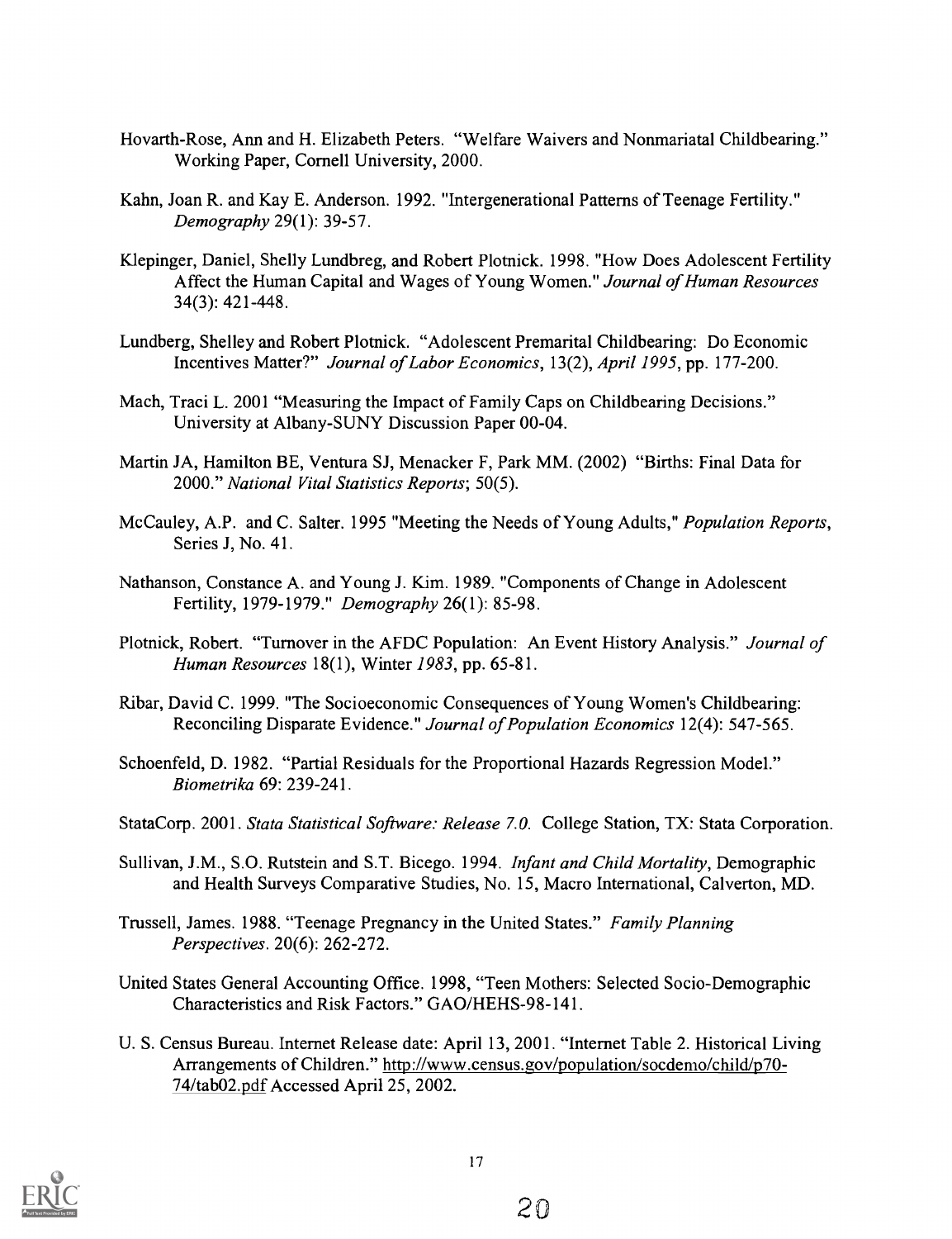- U. S. Census Bureau. Internet Release date: January 7, 1999. "Table MS-2. Estimated Median Age at First Marriage, by Sex: 1890 to the Present." http://www.census.gov/population/socdemo/ms-la/tabms-2.txt Accessed April 25, 2002.
- Ventura, Stephanie J. and Christine A Bachrach. 2000. "Nonmarital Childbearing in the United States, 1940-99." National Vital Statistics Reports 48(16).

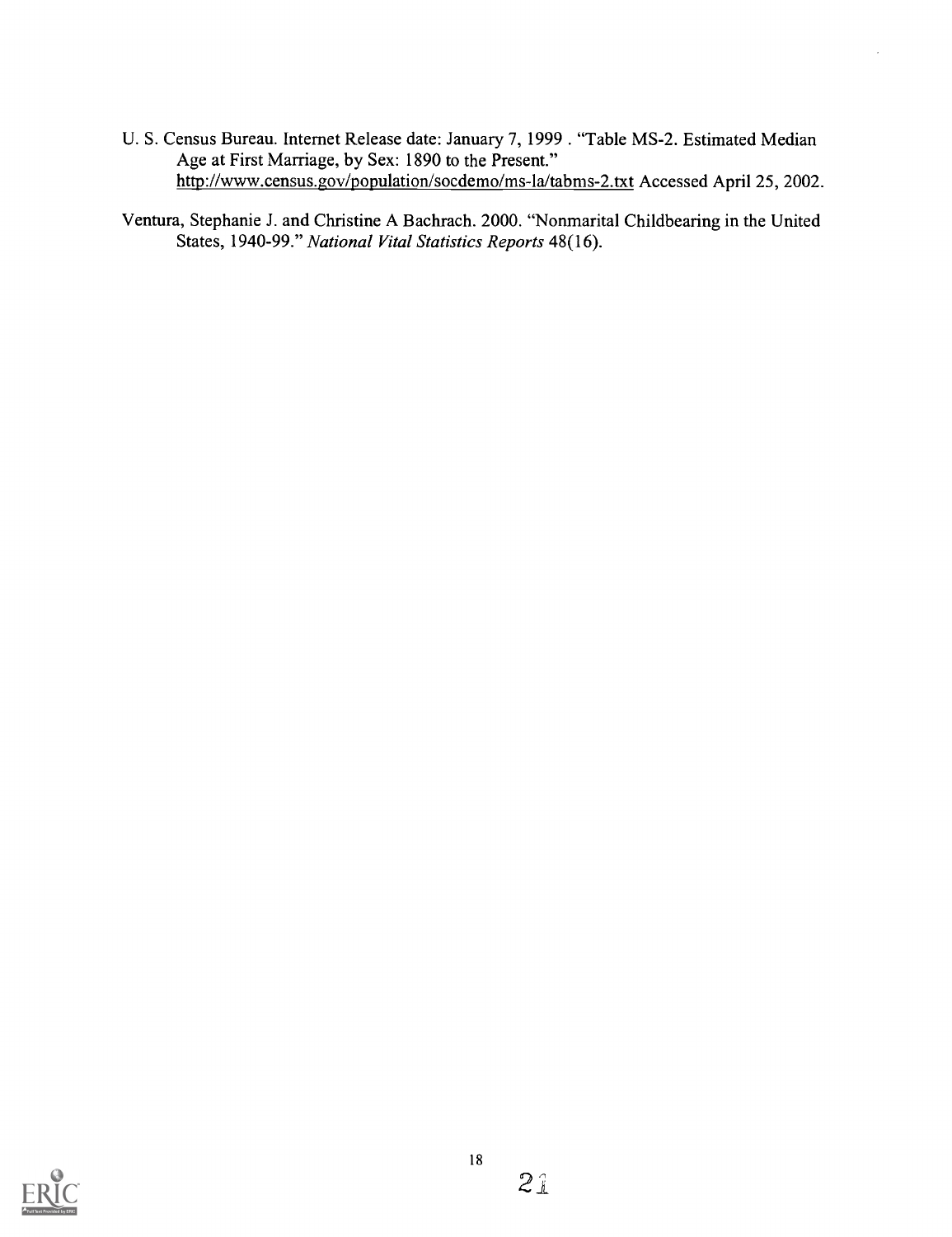| <b>Sample Restriction</b>                                        | NLSY79 Cohort | NLSY97 Cohort |
|------------------------------------------------------------------|---------------|---------------|
| <b>Full Sample</b>                                               | 12,686        | 8,984         |
| <b>Females</b>                                                   | 6,283         | 4,385         |
| 12-17 years old as of December 31 1976 $&$<br>1996, respectively | 4,689         | 4,385         |
| Not in the military                                              | 4.449         | 4,384         |
| No missing data                                                  | 3,501         | 3,572         |

Table 1 Sample Inclusion Criteria

| Table 2                          |  |
|----------------------------------|--|
| Variable Description and Sources |  |

 $\bar{z}$ 

| Variable name | Description                                                                         | Source <sup>1</sup> | Level        | Periodicity |
|---------------|-------------------------------------------------------------------------------------|---------------------|--------------|-------------|
| Nmmother      | Gives birth to child out of wedlock                                                 | <b>NLSY</b>         | Individual   | Monthly     |
| Hgc           | Years education                                                                     | <b>NLSY</b>         | Individual   | Yearly      |
| Moms_hgc      | Years of education of youth's mother                                                | <b>NLSY</b>         | Individual   | One time    |
| Mom_agef      | Age of mother at birth of first child                                               | <b>NLSY</b>         | Individual   | One time    |
| Biodad14      | Youth lived with biological father at age 14                                        | <b>NLSY</b>         | Individual   | One time    |
| Catholic      | Youth raised Catholic and attended church at                                        | <b>NLSY</b>         | Individual   | One time    |
|               | least one time in previous year                                                     |                     |              |             |
| <b>Black</b>  | Youth black                                                                         | <b>NLSY</b>         | Individual   | One time    |
| Hispanic      | Youth Hispanic                                                                      | <b>NLSY</b>         | Individual   | One time    |
| Afdc          | Maximum AFDC/TANF payment for a                                                     | Green               | <b>State</b> | Yearly      |
|               | family of 3 (deflated by monthly CPI)                                               | <b>Book</b>         |              |             |
| Capimp        | Family cap implemented (only applicable for                                         | Urban               | <b>State</b> | Monthly     |
|               | younger cohort)                                                                     | Institute           |              |             |
| Minor         | Minor parent provision placing restrictions                                         | Urban               | <b>State</b> | Monthly     |
|               | on youth's ability to collect AFDC/TANF                                             | Institute           |              |             |
|               | (only applicable for younger cohort)                                                |                     |              |             |
| Urate         | Unemployment rate                                                                   | <b>REIS</b>         | County       | Yearly      |
| Per_capita    | Average per capita income within county of<br>residence (deflated by monthly CPI)   | <b>REIS</b>         | County       | Yearly      |
| Marrate       | Marriage rate per 1,000 women                                                       | Statistical         | <b>State</b> | Yearly      |
|               |                                                                                     | Abstract            |              |             |
| Aborts        | Number of abortions performed per 1,000<br>women aged 15-44                         | <b>AGI</b>          | County       | Yearly      |
| Res_minr      | Restrictions for minors seeking abortions in<br>place in youth's state of residence | <b>AGI</b>          | State        | Yearly      |

 $<sup>1</sup>A$  complete description of each data source can be found in the data appendix.</sup>

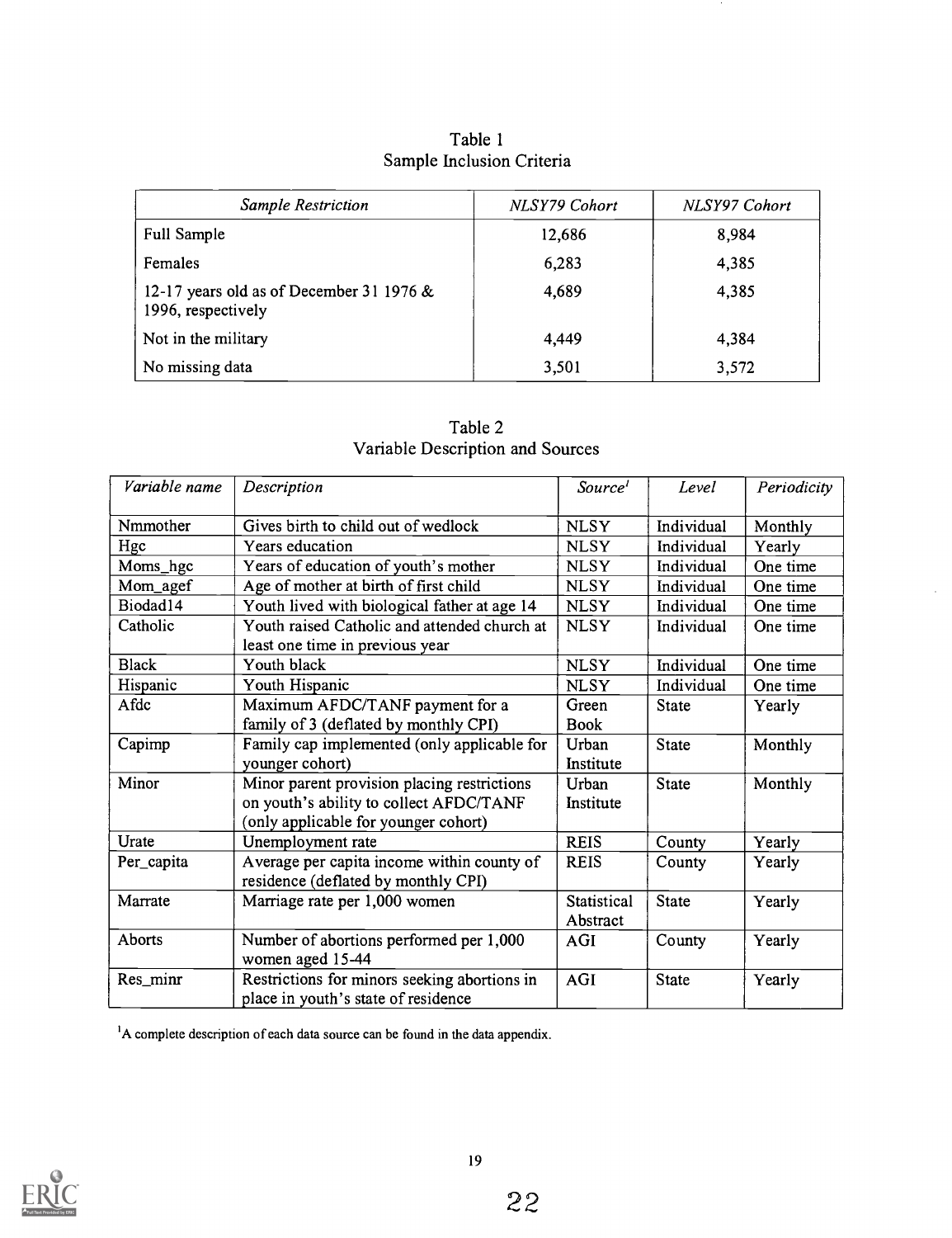|              |           | Sample    |           | 1979 Cohort |           | 1997 Cohort |
|--------------|-----------|-----------|-----------|-------------|-----------|-------------|
| Variable     | Mean      | Std. Dev. | Mean      | Std. Dev.   | Mean      | Std. Dev.   |
| Hgc          | 7.785     | 1.256     | 7.928     | 1.074       | 7.645     | 1.397       |
| Moms_hgc     | 11.649    | 3.127     | 10.824    | 3.097       | 12.457    | 2.940       |
| Mom_agef     | 21.502    | 5.048     | 20.238    | 4.931       | 22.741    | 4.851       |
| Biodad14     | 0.629     | 0.483     | 0.708     | 0.455       | 0.551     | 0.497       |
| Catholic     | 0.222     | 0.415     | 0.237     | 0.425       | 0.207     | 0.405       |
| <b>Black</b> | 0.258     | 0.438     | 0.255     | 0.436       | 0.261     | 0.439       |
| Hispanic     | 0.174     | 0.379     | 0.145     | 0.352       | 0.202     | 0.402       |
| Afdc         | 333.853   | 153.966   | 416.835   | 157.743     | 252.521   | 95.867      |
| Capimp       | 0.184     | 0.327     | 0.000     | 0.000       | 0.364     | 0.381       |
| Minor        | 0.347     | 0.382     | 0.000     | 0.000       | 0.687     | 0.237       |
| Urate        | 6.811     | 2.622     | 7.911     | 2.233       | 5.734     | 2.526       |
| Per_capita   | 13587.720 | 3808.368  | 11630.130 | 2468.131    | 15506.390 | 3913.194    |
| Marrate      | 9.277     | 2.835     | 10.255    | 3.016       | 8.318     | 2.269       |
| Aborts       | 7.901     | 16.669    | 7.681     | 15.841      | 8.118     | 17.444      |
| Res_minr     | 0.543     | 0.482     | 0.383     | 0.473       | 0.699     | 0.438       |
| Individuals  | 7,073     |           | 3,501     |             | 3,572     |             |

Table 3 Average Characteristics

Note: The averages are calculated using the youth's average characteristics over the entire period.

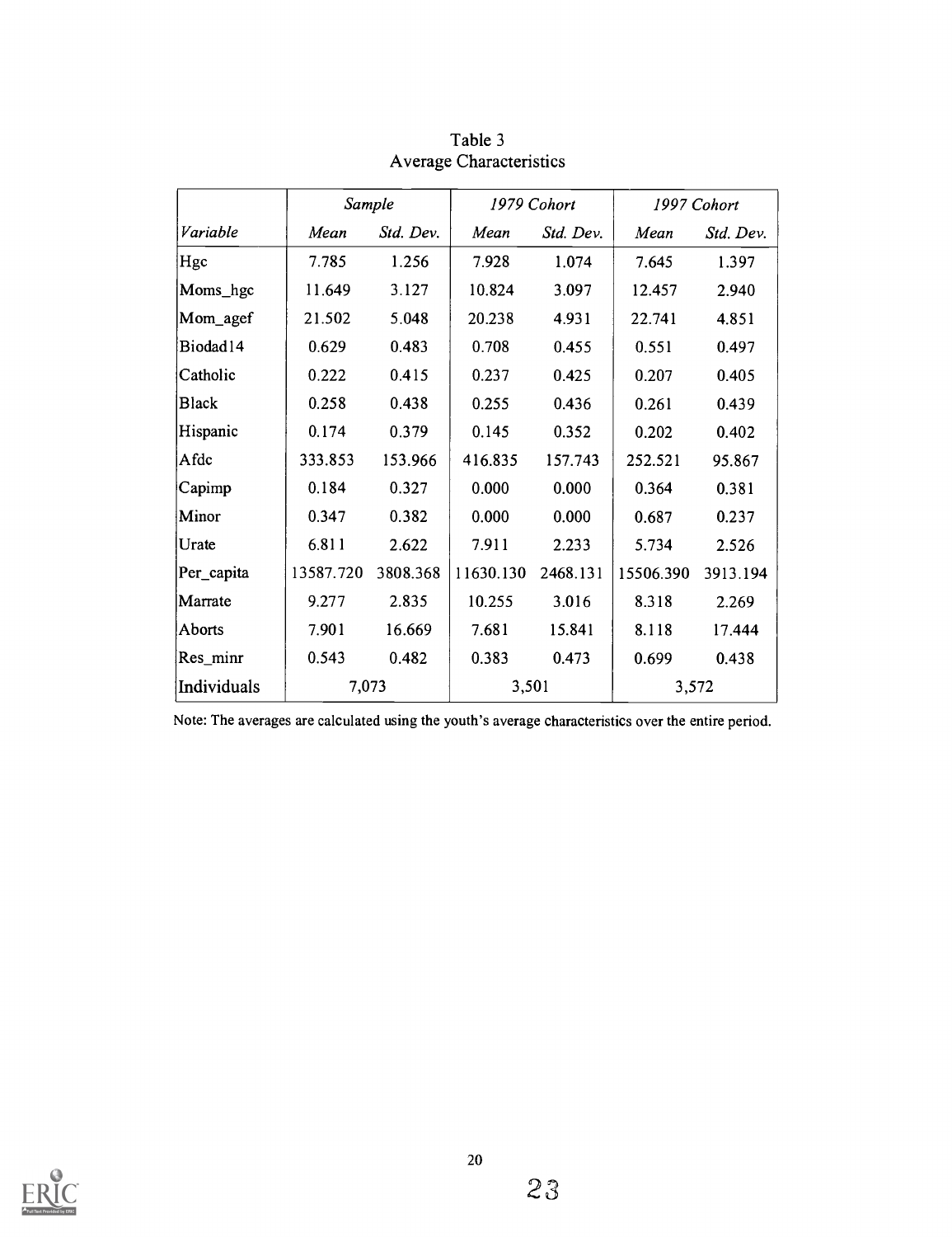|              |           | 1979 Cohort |           | 1997 Cohort |
|--------------|-----------|-------------|-----------|-------------|
| Variable     | Mean      | Std. Dev.   | Mean      | Std. Dev.   |
| Hgc          | 6.793     | 1.245       | 7.431     | 1.806       |
| Moms_hgc     | 9.504     | 2.678       | 11.295    | 2.628       |
| Mom_agef     | 18.457    | 4.397       | 20.568    | 4.467       |
| Biodad14     | 0.513     | 0.501       | 0.239     | 0.428       |
| Catholic     | 0.110     | 0.314       | 0.145     | 0.353       |
| <b>Black</b> | 0.606     | 0.489       | 0.457     | 0.499       |
| Hispanic     | 0.116     | 0.321       | 0.252     | 0.435       |
| Afdc         | 401.829   | 172.023     | 237.919   | 104.188     |
| Capimp       | 0.000     | 0.000       | 0.249     | 0.318       |
| Minor        | 0.000     | 0.000       | 0.409     | 0.296       |
| Urate        | 8.470     | 2.414       | 6.656     | 2.645       |
| Per_capita   | 11222.110 | 2535.382    | 14577.950 | 3200.209    |
| Marrate      | 10.859    | 2.960       | 8.594     | 2.056       |
| Aborts       | 8.029     | 15.761      | 7.899     | 15.486      |
| Res_minr     | 0.386     | 0.480       | 0.727     | 0.437       |
| Individuals  | 335       |             | 234       |             |

Table 4 Average Characteristics of Teen Mothers

 $\ddot{\phantom{a}}$ 

Note: The averages are calculated using the youth's average characteristics over the entire period. Mothers are designated as the youths who eventually have a nonmarital birth.

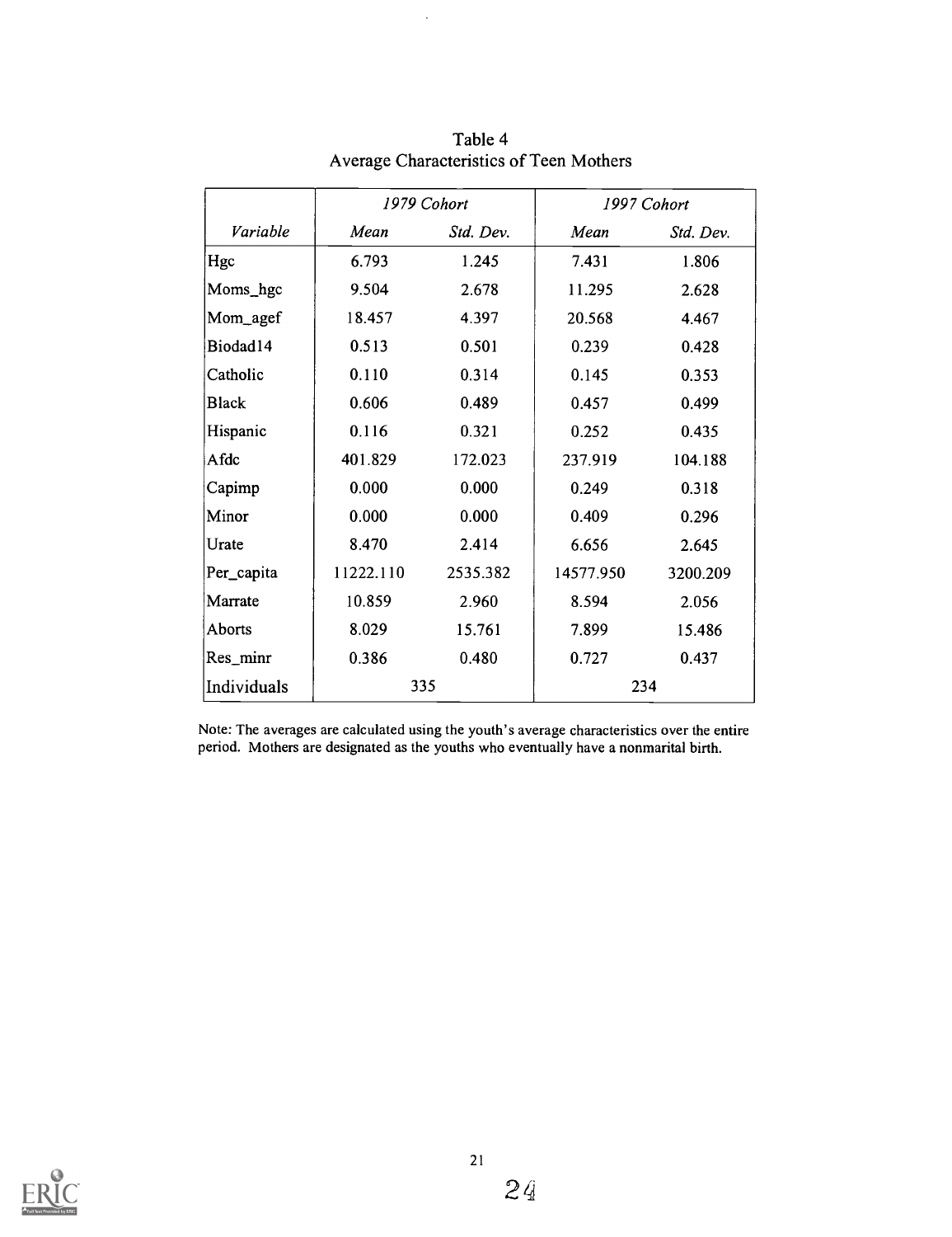|                 | Hazard Rate for 1997               | <b>Cohort Interaction</b> | Hazard Rate for 1979 |
|-----------------|------------------------------------|---------------------------|----------------------|
|                 | Cohort                             | <b>Hazard Rate</b>        | Cohort               |
| Hgc             | $0.842***$                         | 0.949                     | 0.800                |
|                 | (0.045)                            | (0.055)                   |                      |
| Moms_hgc        | $0.928***$                         | $0.949*$                  | 0.881                |
|                 | (0.023)                            | (0.029)                   |                      |
| Mom_agef        | $0.952***$                         | 1.013                     | 0.964                |
|                 | (0.015)                            | (0.018)                   |                      |
| Biodad14        | $0.329***$                         | $1.805***$                | 0.595                |
|                 | (0.053)                            | (0.355)                   |                      |
| Catholic        | 0.885                              | 0.678                     | 0.600                |
|                 | (0.181)                            | (0.189)                   |                      |
| <b>Black</b>    | $1.795***$                         | $2.509***$                | 4.505                |
|                 | (0.308)                            | (0.549)                   |                      |
| Hispanic        | $1.678***$                         | 0.662                     | 1.111                |
|                 | (0.338)                            | (0.210)                   |                      |
| Afdc            | 0.999                              | $1.002**$                 | 1.001                |
|                 | (0.001)                            | (0.001)                   |                      |
| Capimp          | 1.053                              |                           |                      |
|                 | (0.156)                            |                           |                      |
| Minor           | $0.506***$                         |                           |                      |
|                 | (0.108)                            |                           |                      |
| Urate           | 1.001                              | 1.007                     | 1.008                |
|                 | (0.024)                            | (0.035)                   |                      |
| Per_capita      | 1.000                              | 1.000                     | 1.000                |
|                 | (0.000)                            | (0.000)                   |                      |
| Marrate         | 0.968                              | 1.048                     | 1.015                |
|                 | (0.041)                            | (0.045)                   |                      |
| Aborts          | 1.000                              | 1.000                     | 1.000                |
|                 | (0.000)                            | (0.000)                   |                      |
| Res_minr        | $1.361**$                          | 0.792                     | 1.077                |
|                 | (0.218)                            | (0.157)                   |                      |
| Cohort79        | 0.242                              |                           |                      |
|                 | (0.255)                            |                           |                      |
| No. Of subjects | 7,073                              |                           |                      |
| No. Of failures | 569                                |                           |                      |
| Number of obs   | 501,234                            |                           |                      |
| Time at risk    | 1,527,804                          |                           |                      |
| Wald chi2(29)   | 565.540                            |                           |                      |
| Log likelihood  | -4617.602                          |                           |                      |
| Prob > chi2     | 0.000                              |                           |                      |
|                 | Test of Proportionality Assumption |                           |                      |
|                 | 37.84                              | Prob > Chi2               |                      |
| Chi2(29)        |                                    |                           | 0.126                |

Table 5 Hazard Ratios for Cox Proportional Hazard

Notes: Robust standard errors shown in parentheses. \*\*\* designates significance at the 5% level, \*\* designates significance at the 10% level and \* designates significance at the 15% level. The net effect for the 1979 cohort is the product of the level effect and the cohort interaction term. The proportionality test tests for nonzero slopes in a generalized linear regression of the scaled Schoenfeld (1982) residuals on time. Rejection of the null hypothesis indicates a violation of the proportionality assumption.



25 BEST COPY AVAILABLE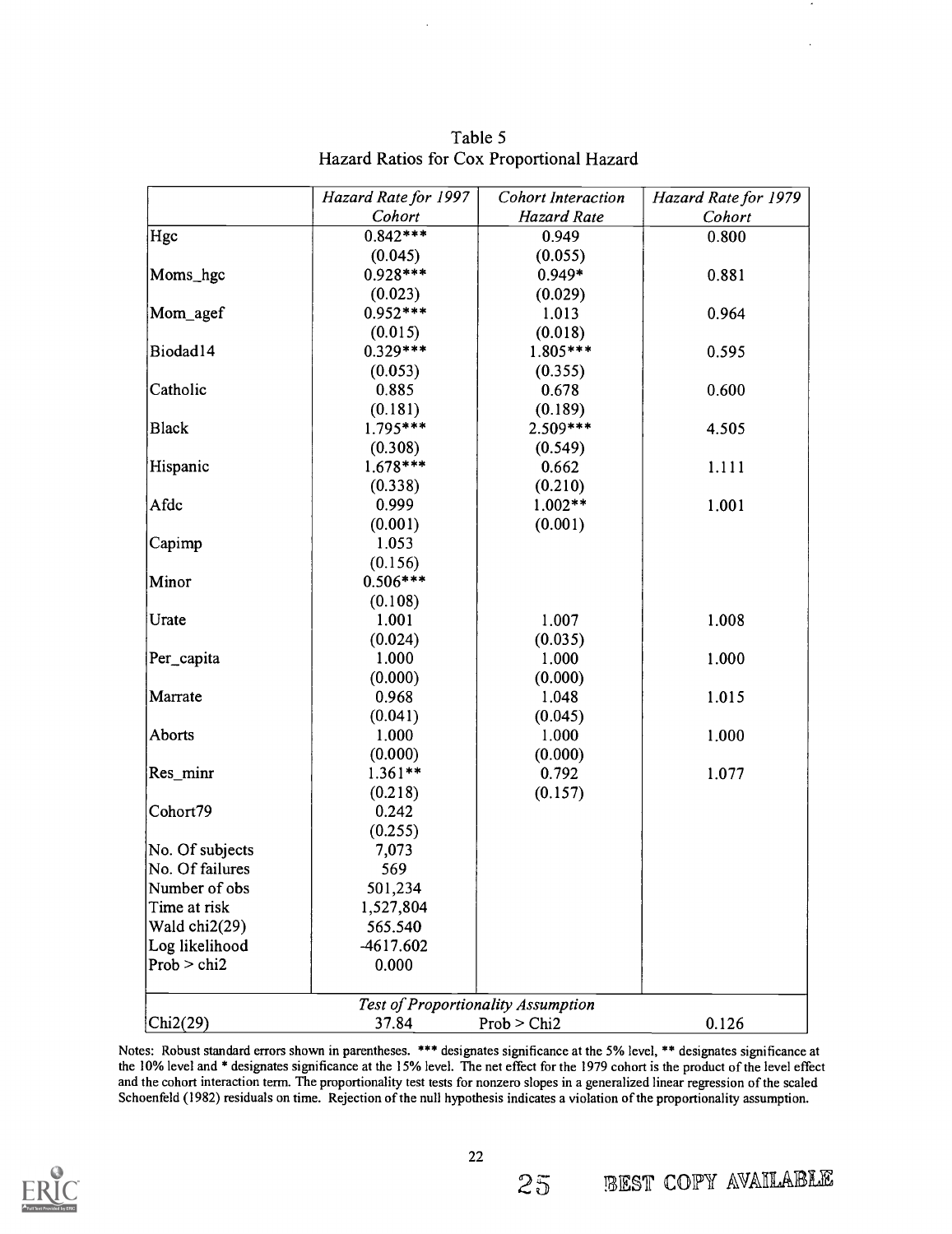|                 | Hazard Rate for 1997               | <b>Cohort Interaction</b> | Hazard Rate for 1979 |
|-----------------|------------------------------------|---------------------------|----------------------|
|                 | Cohort                             | <b>Hazard Rate</b>        | Cohort               |
| Hgc             | $0.842***$                         | 0.957                     | 0.806                |
|                 | (0.045)                            | (0.056)                   |                      |
| Moms_hgc        | $0.939***$                         | $0.942**$                 | 0.884                |
|                 | (0.024)                            | (0.029)                   |                      |
| Biodad14        | $0.364***$                         | $1.590***$                | 0.579                |
|                 | (0.058)                            | (0.305)                   |                      |
| Catholic        | 0.989                              | $0.568**$                 | 0.562                |
|                 | (0.205)                            | (0.157)                   |                      |
| Hispanic        | 2.085***                           | $0.447***$                | 0.931                |
|                 | (0.419)                            | (0.134)                   |                      |
| Afdc            | 1.001                              | 1.000                     | 1.001                |
|                 | (0.001)                            | (0.001)                   |                      |
| Capimp          | 1.010                              |                           |                      |
|                 | (0.147)                            |                           |                      |
| Minor           | $0.544***$                         |                           |                      |
|                 | (0.116)                            |                           |                      |
| Urate           | 0.988                              | 1.028                     | 1.015                |
|                 | (0.025)                            | (0.036)                   |                      |
| Per_capita      | $1.000*$                           | 1.000                     | 1.000                |
|                 | (0.000)                            | (0.000)                   |                      |
| Aborts          | 1.000                              | 1.000                     | 1.000                |
|                 | (0.000)                            | (0.000)                   |                      |
| Res_minr        | $1.422***$                         | $0.745*$                  | 1.059                |
|                 | (0.233)                            | (0.151)                   |                      |
| Cohort79        | 1.149                              |                           |                      |
|                 | (0.977)                            |                           |                      |
| No. Of subjects | 7,073                              |                           |                      |
| No. Of failures | 569                                |                           |                      |
| Number of obs   | 501,234                            |                           |                      |
| Time at risk    | 1,527,804                          |                           |                      |
| Wald chi2(23)   | 263.130                            |                           |                      |
| Log likelihood  | $-3043.146$                        |                           |                      |
| Prob > chi2     | 0.000                              |                           |                      |
|                 | Test of Proportionality Assumption |                           |                      |
| Chi2(23)        | 22.77                              | Prob > Chi2               | 0.475                |

Table 6 Hazard Ratios for Stratified Proportional Hazard

Notes: Robust standard errors shown in parentheses. Hazards are stratified on black, age of mother at her first birth, and marriage rate. \*\*\* designates significance at the 5% level, \*\* designates significance at the 10% level and \* designates significance at the 15% level. The net effect for the 1979 cohort is the product of the level effect and the cohort interaction term. The proportionality test tests for nonzero slopes in a generalized linear regression of the scaled Schoenfeld (1982) residuals on time. Rejection of the null hypothesis indicates a violation of the proportionality assumption.

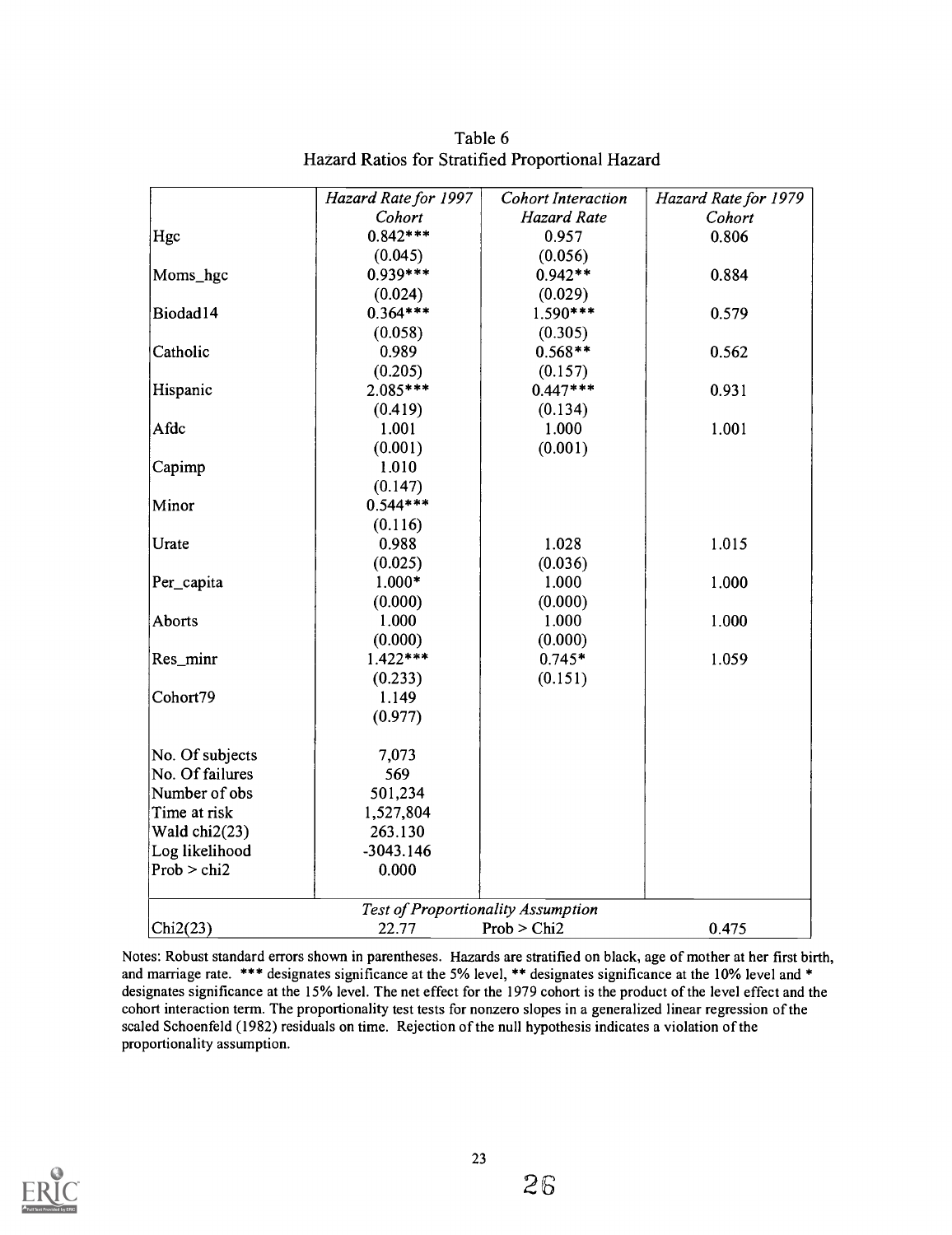## Data Appendix

## National Longitudinal Survey of Youth 1997 (NLSY97)

Description: The NLSY97 consists of a nationally representative sample of 8,984 youths who were 12 to 16 years old as of December 31, 1996. Round 1 of the survey took place in 1997. In that round, both the eligible youth and one of that youth's parents received hour-long personal interviews that generates information about the youths' family background and history. The NLSY97 is designed to document the transition from school to work and into adulthood. It collects extensive information about youths' labor market behavior and educational experiences over time. Educational data include youths' schooling history, performance on standardized tests, course of study, the timing and types of degrees, and a detailed account of progression through post-secondary schooling.

Aside from educational and labor market experiences, the NLSY97 contains detailed information on many other topics. Subject areas in the questionnaire include: Youths' relationships with parents, contact with absent parents, marital and fertility histories, dating, sexual activity, onset of puberty, training, participation in government assistance programs, expectations, time use, criminal behavior, and alcohol and drug use. Areas of the survey that are potentially sensitive, such as sexual activity and criminal behavior, comprise the self-administered portion of the interview.

Variables Used in Analysis: All individual-level characteristics for the younger group of women including: whether or not the youth gives birth to child out of wedlock; number of years of education; number of years education of the youth's mother; the age of the youth's mother at birth of first child; whether or not the youth lived with her biological father at age 14; whether the youth was raised Catholic and attended church at least one time in previous year; and the youths race and ethnicity. In addition, the county and state of the youth's residence are used to merge in other information.

## National Longitudinal Survey of Youth 1979 (NLSY79)

Description: The NLSY79 is a nationally representative sample of 12,686 young men and women who were 14-21 years old as of December 31, 1978. These individuals were interviewed annually through 1994 and now interviewed on a biennial basis. Since their first interview, many of the respondents have made both the transitions from school to work, and from their parent's home to becoming parents and homeowners. Data collected yearly chronicle these changes and provide researchers an opportunity to study in great detail the experiences of a large group of young adults who can be considered representative of all American men and women born in the late 1950s and early 1960s.

A key feature of this survey is that it gathers information in an event history format, in which dates are collected for the beginning and ending of important life events. These event histories include: labor force activity, marital status, fertility, and participation in government assistance programs.

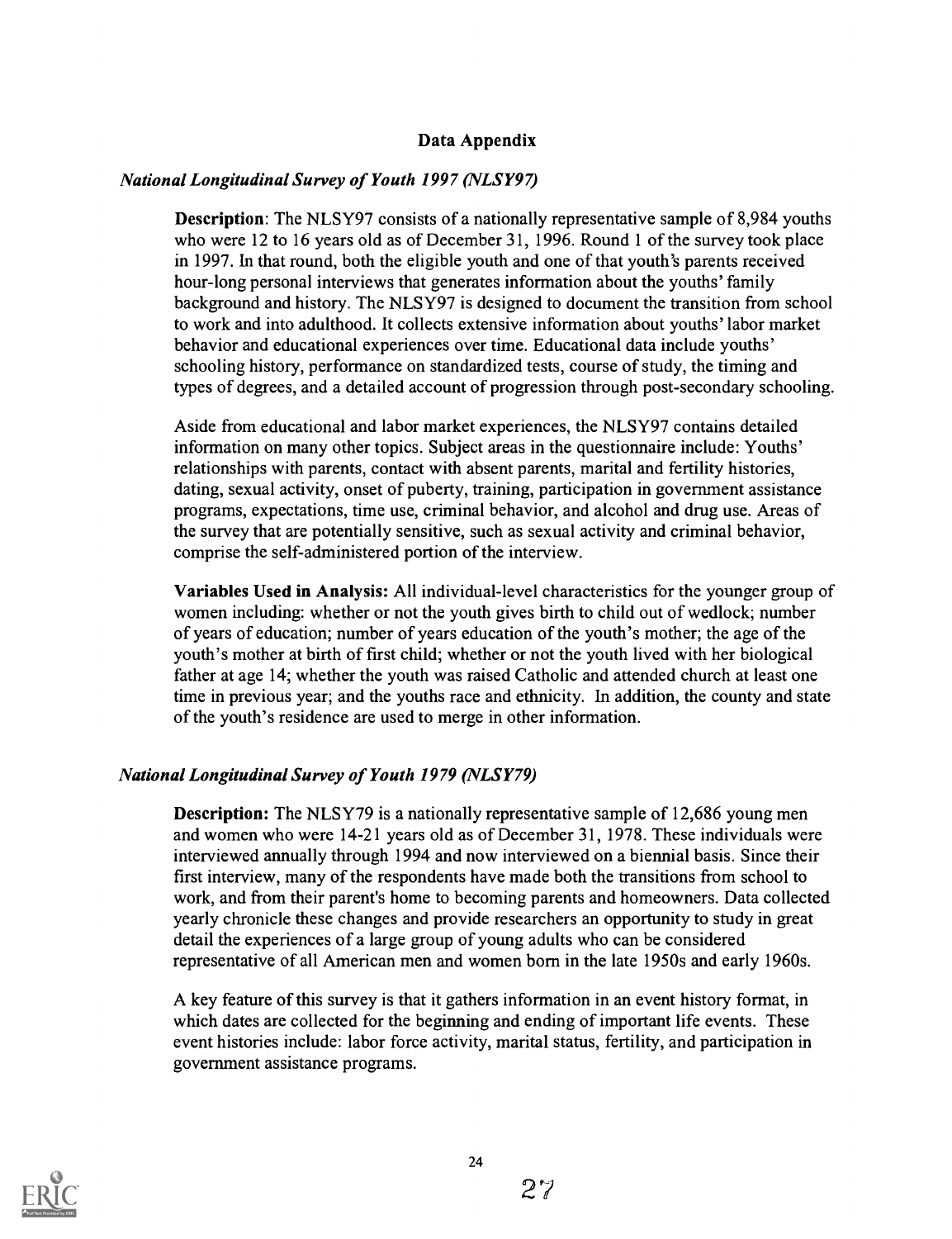Variables Used in Analysis: All individual-level characteristics for the older group of women including: whether or not the youth gives birth to child out of wedlock; number of years of education; number of years education of the youth's mother; the age of the youth's mother at birth of first child; whether or not the youth lived with her biological father at age 14; whether the youth was raised Catholic and attended church at least one time in previous year; and the youths race and ethnicity. In addition, the county and state of the youth's residence are used to merge in other information.

## Green Book: Background Material and Data on Programs within the Jurisdiction of the Committee on Ways and Means

Description: Since 1981, the Committee on Ways and Means has published the Green Book which presents background material and statistical data on the major entitlement programs and other activities within the Committee's jurisdiction. Information on major social programs outside the Committee's jurisdiction is also included.

Variables Used in Analysis: Maximum AFDC/TANF benefit available to a family of three with no countable income. These figures vary across state and year.

## Urban Institute: Assessing the New Federalism Welfare Rules Database

Description: The database is a multi-year Urban Institute research project to analyze the devolution of responsibility for social programs from the federal government to the states. It focuses primarily on health care, cash assistance and other income benefits, family structure, child care, child welfare, immigration, and long-term care. Researchers monitor program changes and fiscal developments. In collaboration with Child Trends, the project is studying the well-being of children and families. Our findings provide timely, nonpartisan information to inform public debate and to assist state and local policy makers in designing new policies and programs.

The Welfare Rules Database (WRD) provides a longitudinal account of the changes in welfare rules in all 50 states and the District of Columbia. The WRD organizes the detailed information on welfare rules across states, time, and geographic areas within states as well as across different types of assistance units. Caseworker manuals and state regulations provide the data from 1997 to the present, while AFDC State Plans and Waiver Terms and Conditions provide the data for years prior to 1997.

Variables Used in Analysis: Data from the Urban Institute provide information on whether or not the youth is subject to a family cap or a minor parent provision, restricting the youth's ability to receive TANF benefits according to the living situation.

## Regional Economic Information System (REIS)

Description: Contains information for all counties, States, metropolitan statistical areas, and BEA Economic Areas, 1969-00, for personal income by major source, per capita

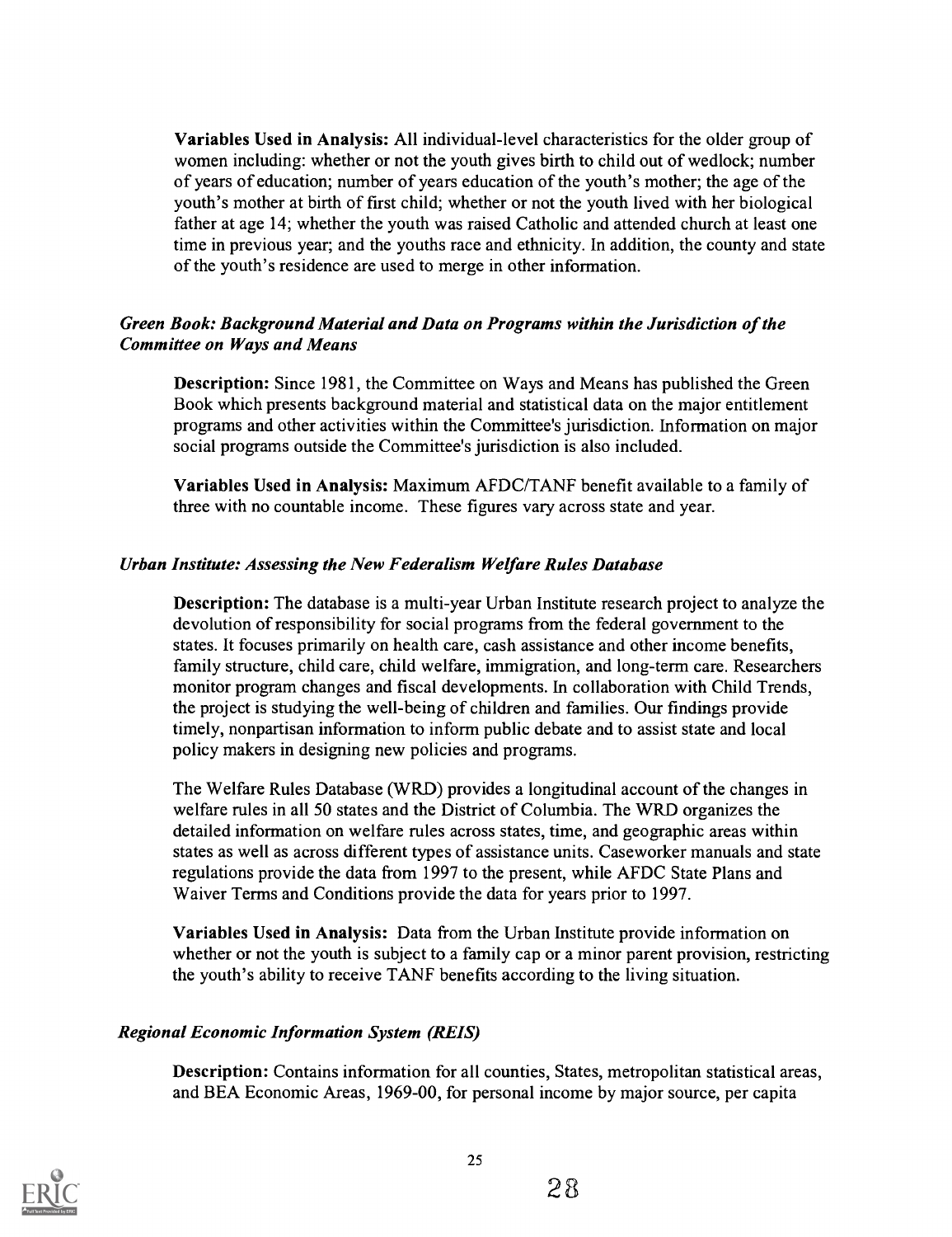personal income, population, earnings by 2-digit Standard Industrial Classification (SIC) industry, full-time and part-time employment by 1-digit SIC industry, regional economic profiles, transfer payments by major program, farm income and expenses, and the BEA Regional Fact Sheet (BEARFACTS).

Variables Used in Analysis: Data taken from the REIS include the county-level unemployment rate and per-capita income.

## Statistical Abstract of the United States: Vital Statistics

Description: The vital statistics section presents vital statistics data on births, deaths, abortions, fetal deaths, fertility, life expectancy, marriages, and divorces. Vital statistics are compiled for the country as a whole by the National Center for Health Statistics (NCHS) and published in its annual report, Vital Statistics of the United States, in certain reports of the Vital and Health Statistics series, and in the National Vital Statistics Reports (formerly Monthly Vital Statistics Report ). Reports in this field are also issued by the various state bureaus of vital statistics.

Variables Used in Analysis: The annual marriage rate by state is used for analysis.

#### Alan Guttmacher Institute Data

Description: The Alan Guttmacher Institute (AGI) is a non-profit organization focused on sexual and reproductive health research, policy analysis and public education. AGI publishes journals and special reports on sexual and reproductive health and rights. AGI also conducts surveys of all known abortion providers in the United States. The number and location of abortion providers and abortions were tabulated for each county. .

Variables Used in Analysis: The number of abortions performed per 1,000 women of childbearing age as well as a measure of whether or not the state imposes restrictions on minors seeking abortions are used for analysis.

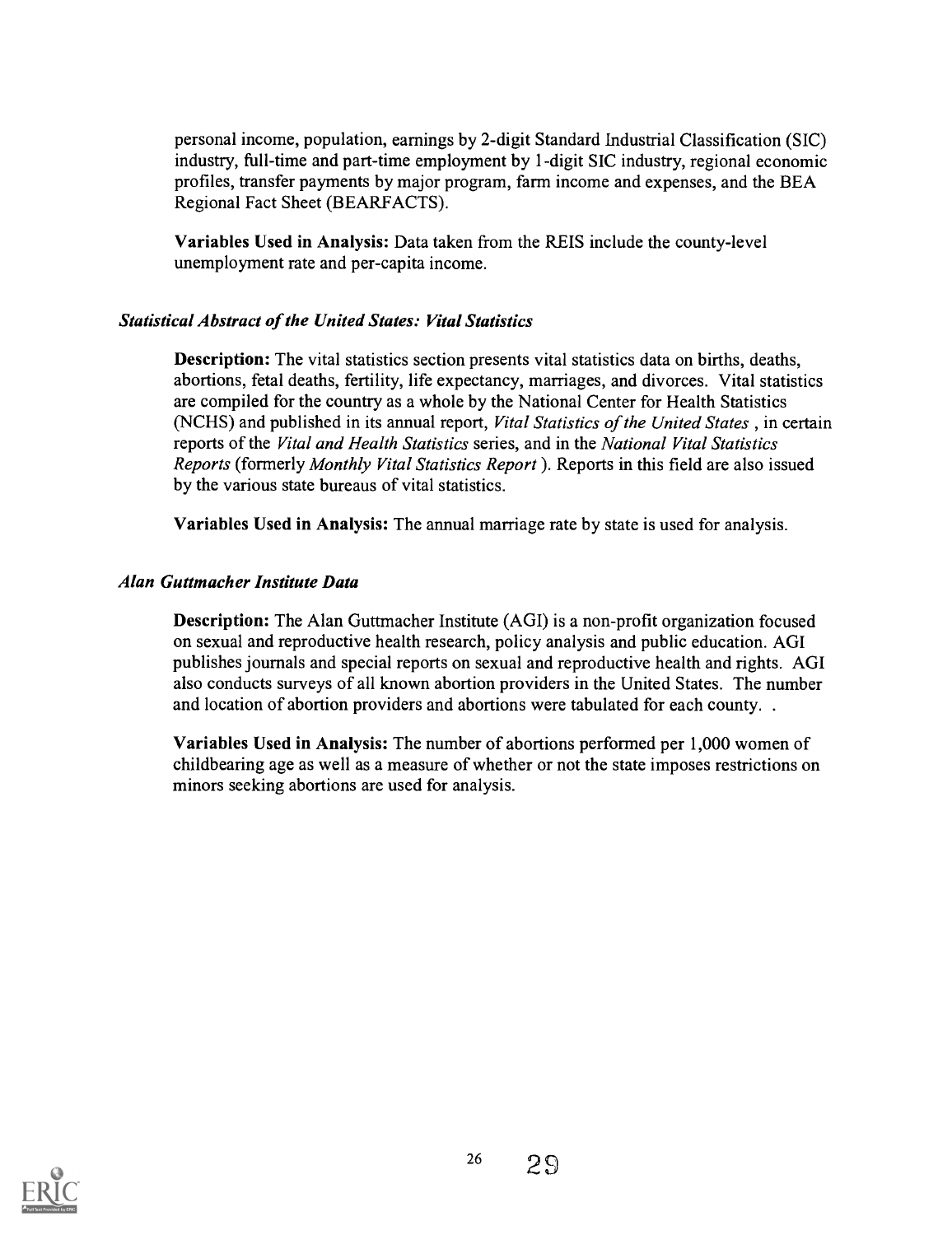

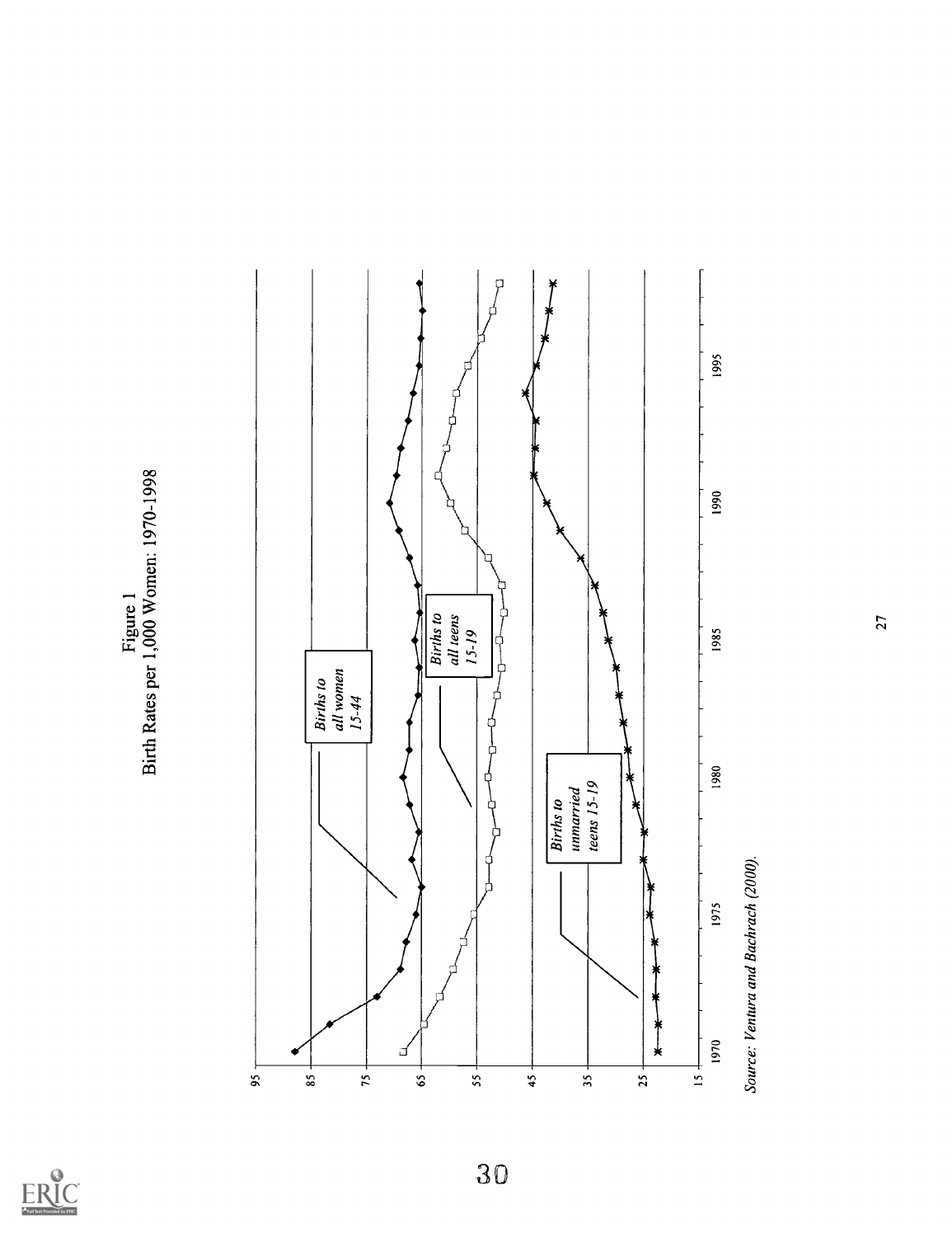